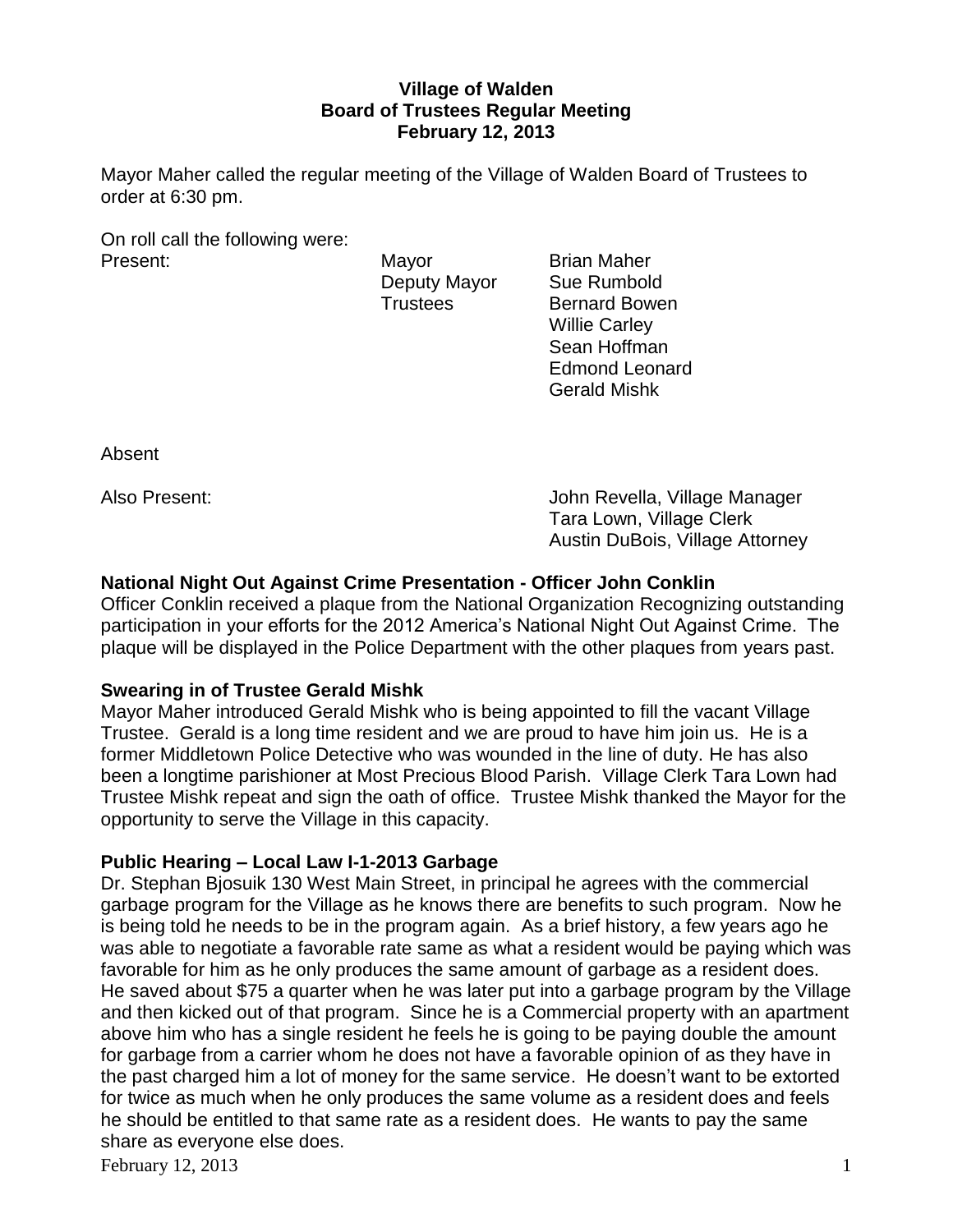Deputy Mayor Rumbold made the motion to close the Public Hearing on the Introductory Local Law I-1-2013 Garbage. Seconded by Trustee Leonard. All ayes. Motion carried.

### **Presentation – Audit Report**

Manager Revella introduced Tonia Crown and Jennifer George from Vanacore, DeBenedictus, DiGiovanni, and Weddell who took the lead on the audit this year covering a large time frame as we have not had a private audit in a while though we did have the state audit in between.

Tonia Crown introduced Jennifer George who would be presenting the financial statement ending 5/31/12.

February 12, 2013  $\overline{a}$  2 Jennifer George handed out the statement which is rather long. She went over highlights of the statement but advised that anyone could stop her and ask if they needed more details. She began with page 11 which lists all the various Funds and noted that all have positive values except for Capital projects which is healthy as we would have the ability if something happened to have a cushion. Page 13 Statement of changes for the year pointing out that the major funds had increases the ones that had decreases such as the library fund were not very large except for capital projects as there are a lot of projects going on in the village right now. The Government Accounting Standards Board (GASB) has different standards for what also needs to be reported so there are different reports also included in this statement. These reports don't include capital assets or long term debt. Government wide statements begin on page 9 and we can see that it includes capital assets and debt other than bans. It includes bonds, employment benefits, and health benefits that will be paid after employees retire so you can see how much that will cost. The total \$647,000 is not the total amount that is being booked it is only the amount to be paid out over the next year but it is an accrual of liability. In the big picture, the Village has \$17 Million in assets and of that there is \$12 million in capital assets. The number for the Capital assets is not a firm number which is has been discussed with Manager Revella and others as there is not a good basis for what it was when the assets were acquired in the past. In order to get an unqualified opinion we need to get a capital asset inventory done where they will come in and estimate what the actual purchase price was in order to get a more clear and concise number. So right now there is going to be a qualification on the government wide statements solely because of these fixed assets. Everything else is unqualified and clean opinions but this one are we couldn't get adequate support for this number so again that is not a firm figure. Non-current liabilities (Bans and Bonds) are also accrued but after all that we end up with \$9.4 million for net assets which again is a healthy number. Page 10 reflects the changes in the net assets during the course of the year; total expenses for the year of \$7.5 million offsetting that is charges for services of \$2.5 million, \$300,000 in grants and another \$6.4 million in General Revenues for a total increase in assets of \$1.6 million. The significant difference between this and the fund statements is that on a Funds statement all the capital assets that are acquired are listed as expenses versus this report were the only lists depreciation of those expenditures. In looking at the Budget to Actual reports on page 40 the original budget was to break even, but we came in \$400,000 ahead of the budget. Prior to that it was \$200,000 which is actually pretty slim for a government to work off of so this is a very positive thing. On page 41 we have the Water fund which is close to budget \$1,800 better than budget so it was almost spot on. Sewer fund \$117,000 ahead of budget which actually ending funding balances are close to the same amount. Library ended up at \$26,000 ahead of budget. The last thing is on page 44 Schedule of Debt for the Village.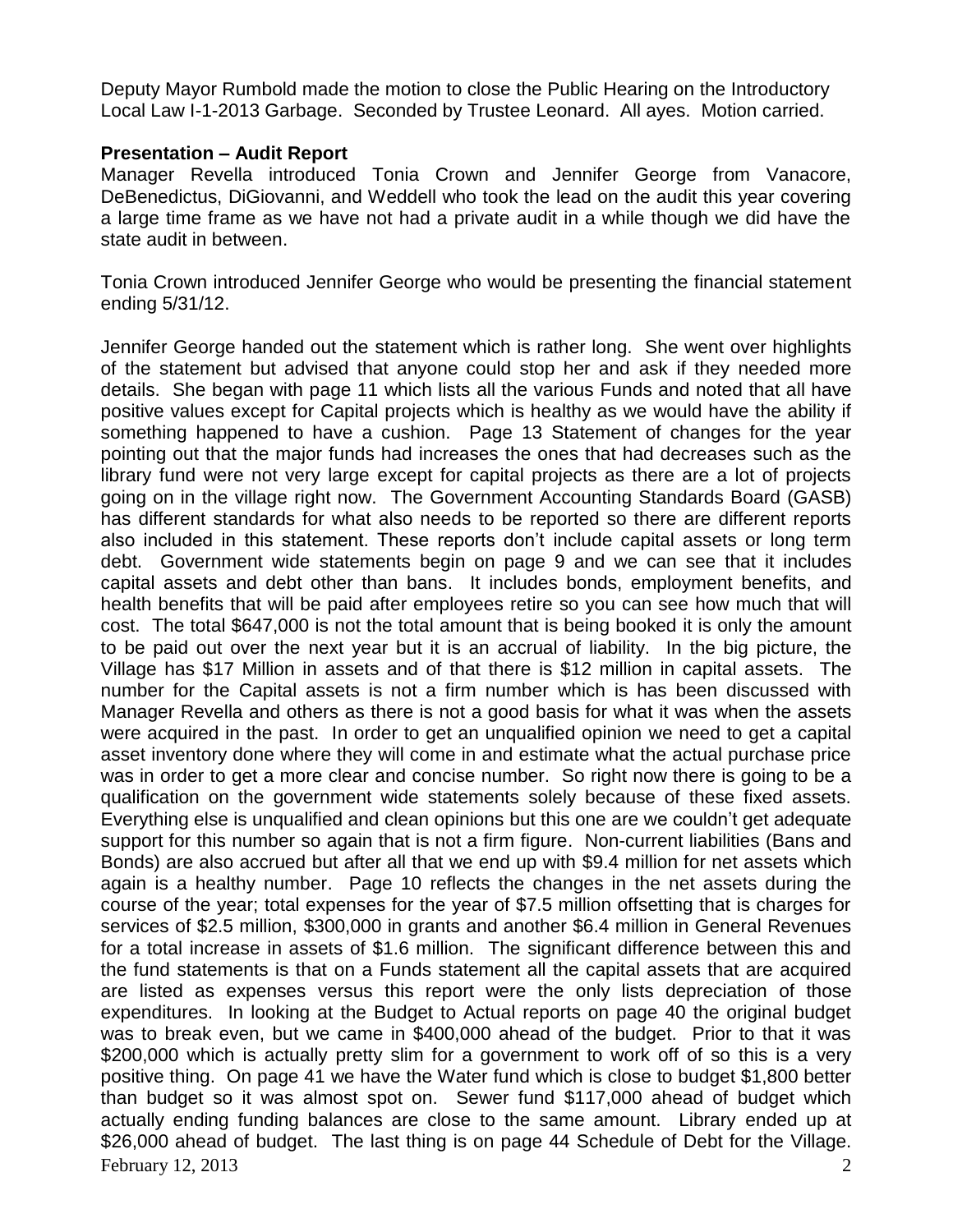Beginning of the year was \$3.2 million and was issued throughout the year ending at \$4.7 million at the end of the year. This statement shows interest and what's due the next year which includes \$3.8 million in bans which we will continue to roll, of that \$235,000 that's coming due during fiscal year 2013.

Trustee Bowen asked what the overall picture was.

Jennifer replied that the Village seems to be in a healthy position. Nothing that caused great concern was found during the audit; in fact fund balances have gotten stronger. She felt that the 10% of the actual expenditures is a good number.

Mayor Maher asked if she could further explain why the capital asset figure is not a firm figure.

Jennifer explained that assets have to be recorded at their original purchased cost. Say for example we had purchased a building 4 years ago at \$10,000 it should be on books for that amount. Most governments don't have capital records so a lot have this same issue so this is not uncommon. The GASB issued the new statement that required governments to put fixed assets on there a lot of governments struggled as they had to then get an outside company to come in and take an inventory of the assets and estimate what those assets original cost basis was.

Trustee Hoffman asked how detailed they needed to be. Does it for example include all the equipment located at the sewer plant etc?

Jennifer responded that the Village Manager would need to hire an outside company but we should have a good basis for this with the annual inventory lists done by department.

Manager Revella stated that we would have to hire and outside company to do that.

# **Village Manager's Report**

- Replacing windows at Village Hall are almost complete.
- Have been painting the interior rooms. Had them start in the bathrooms and ten coming back to do more edgings and then cleaning up tile and painting a few hallways. There is also a project set up to fix corner of Bradley Assembly Room.
- Came to a resolution on the theft at Olley Park that was very positive.
- Have been meeting regularly regarding the water system. Have had a few breaks here and there but have been lucky this week.
- Communications devices installed at DPW to be used during emergencies so they can use the radio instead of having to call while they are driving.
- FEMA paperwork is all filed for Sandy. Should hear back next week.
- Reviewed the 207c claims with new clerk.
- Awning agreements are coming in from businesses that have awnings over the sidewalk with their insurance information.
- Had a few discussions with CSEA reps regarding negotiations. Starting again this week and beginning the PBA negotiations as well.
- Had a few meetings with the Treasurer and the Auditors regarding our Audit from Vanacore, DeBenedictus, DiGovanni & Weddell LLP.
- Been working on the filing for and funding for projects so that the CDBG money will be able to reimburse contractors.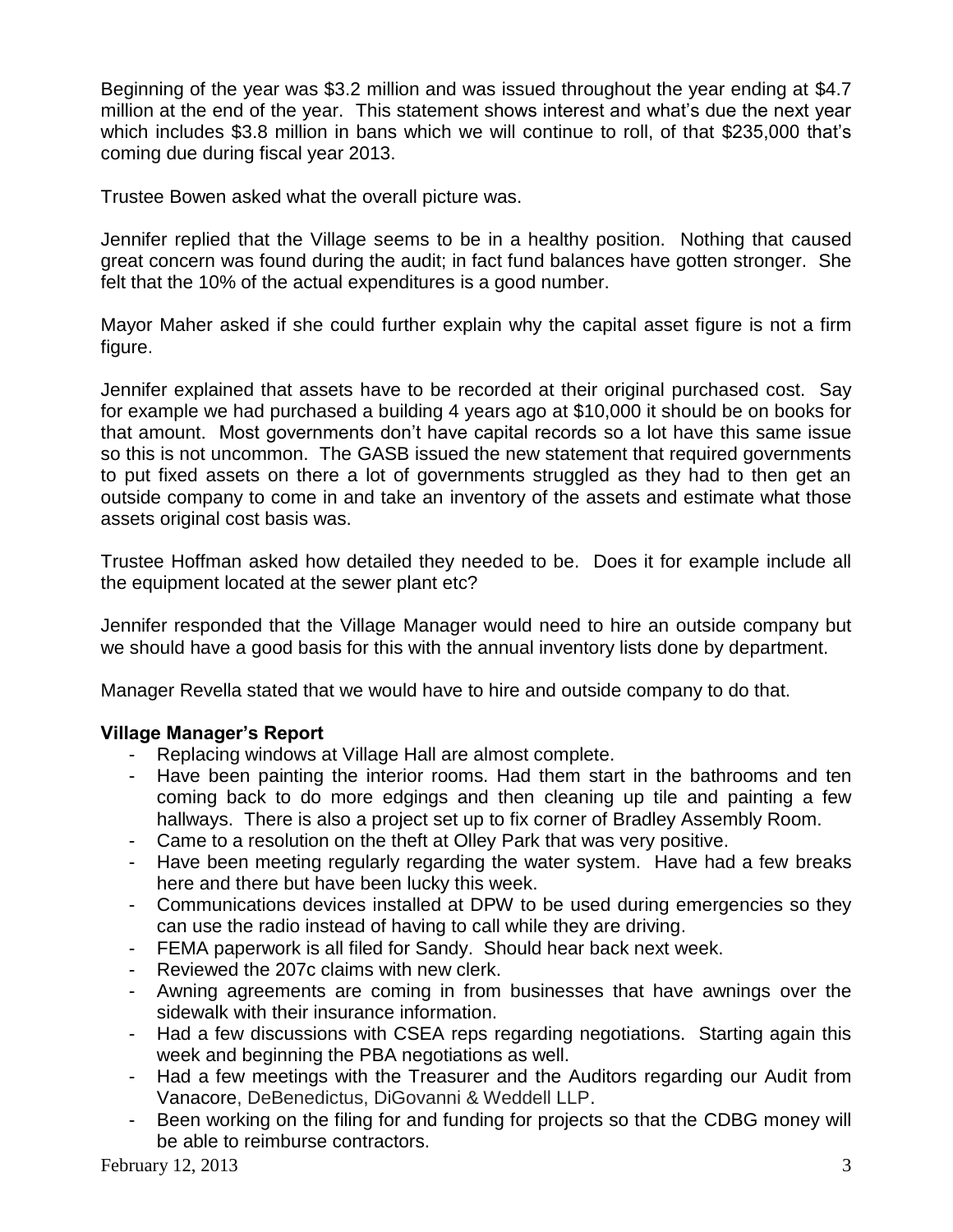- Working with the garbage company with garbage cans damaged or dirty when they were delivered so that they can be replaced. We will continue to monitor that throughout the year as peoples cans become damaged through wear and tear. Handling them on a case by case basis.
- Had a major water break on January 30<sup>th</sup> at 29 Grant Street. Lost over 300,000 gallons of water in the package lighting building where the sprinkler mains burst inside the building. Found it early that morning before too much damage was done and is all repaired now.
- I & I report was submitted to DEC. We will need a time extension for additional repairs that were found during the I&I phase of the program. We are taking out additional funds for the repairs we found while cameraing the sewer mains.
- All the departments have submitted all their budget information to Peter and himself and they are getting the budget ready for the board to review.
- 27 North Montgomery Street we had a pipe burst inside the building which caused some damages to the old Firehouse we own. Insurance adjuster did come in to see what kind of coverage we will have on that to make the repairs.
- Continued working with Trustee Carley on the Emergency Management plan which is going well so far. The 1<sup>st</sup> section is completed and will begin working on the 2<sup>nd</sup> section shortly.
- Sludge press at the Sewer Plant is no longer functioning and can not be repaired. Had the company come over and evaluate it. Rollers and belts stopped working so we are going to try to get an overhaul on it and get it repaired so it will last another 25 years without much issue as it has already given us 25 years this far.
- Met with the Treasurer and Key bank regarding services they offer and the cost of those services opposed to how much interest we have. Considering few services so we will see how it will work out.

Trustee Leonard asked if the breakage at the Package Lighting building was due to a failure of the boiler.

Manager Revella replied that it was not but rather failure of the Alarm Company or the owner who didn't cleared out the system after it had been charged from a previous alarm a long time ago. We had warm and then a freeze and then warmth again so the pipe must have burst in that time.

Trustee Leonard clarified that they didn't have it serviced from the last time the alarm went off.

Manager Revella replied that we went in and shut off the water until the repairs that were completed and that was all the work they did down there.

Trustee Leonard asked if he had seen a decrease in the I&I.

Manager Revella responded yes, a huge decrease. We have saved about 400,000 gallons a day from the repairs we have done so far.

Deputy Mayor Rumbold complimented the Manager on the snow removal on Main Street and parking lots. Other people are jealous of the great job that we have done.

February 12, 2013  $\sim$ Manager Revella stated there would be more snow removal tomorrow.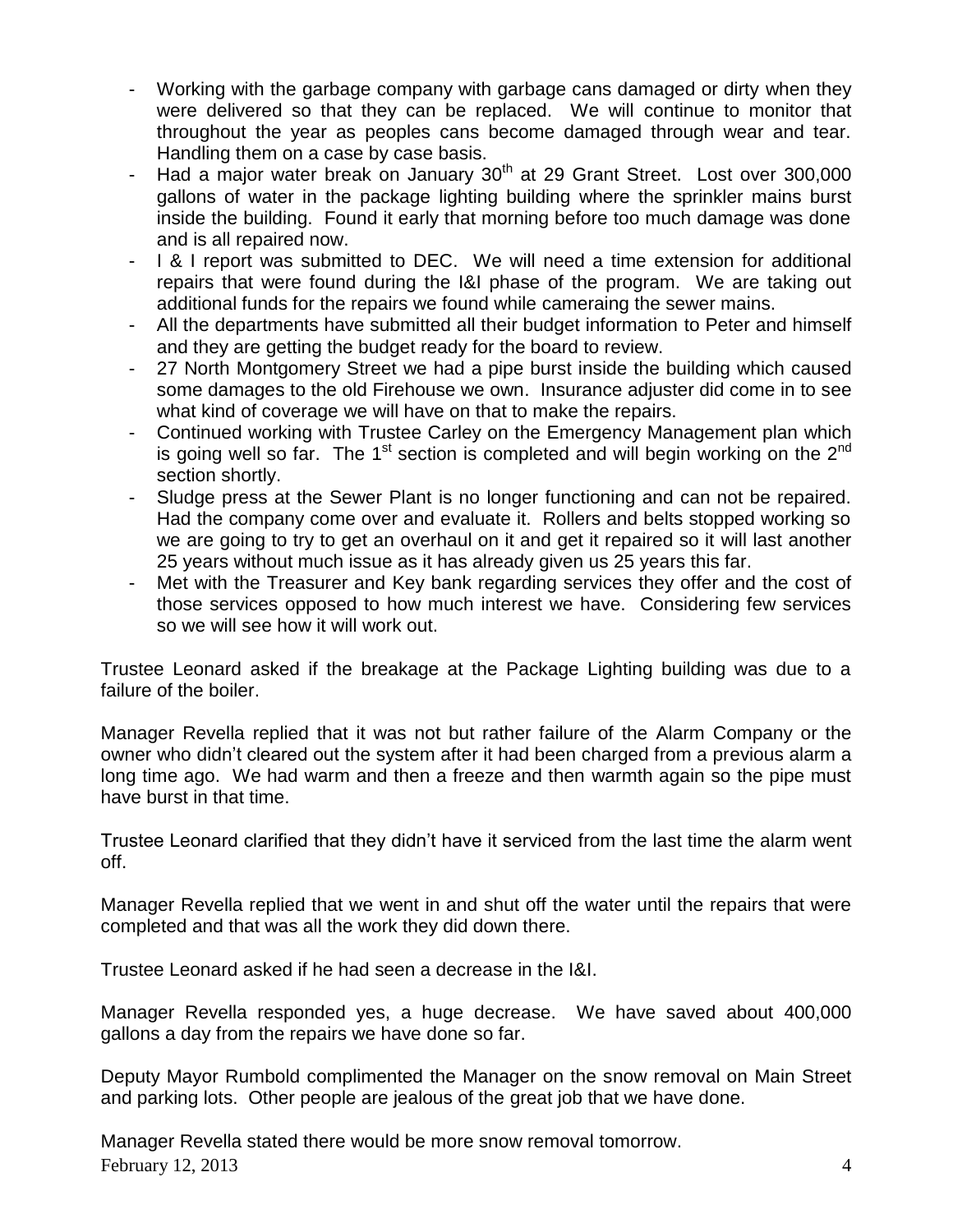# **Trustee's Committee Reports DPW liaison – Trustee Leonard**

Trustee Leonard reported on the NYCOM conference he went to recently. All the members that applied early were invited to the executive mansion for a nice breakfast in the mansion, approximately 75-80 people. Lt. Governor Duffy and then the Governor spoke to the group and were both very positive receiving a lot of claps. The State of the State address was good, they are pushing hard to revitalize the upper part of the state as the unemployment up there is still sky high. He spoke to Lt. Governor Duffy who put him in touch with his Chief of Staff who discussed some 207c issues. Newburgh is having issues as well and they are sending information as well as our information and they are planning to compile information into a file and get something moving but currently nothing is going on. Big things on the table are the binding arbitration and 2% cap, which were talked about extensively. The other thing is the pension, want to allow municipalities to pay a flat fee of 12.5 % and be allowed to do that. Those are the top issues. Senator Martins thought it should be done by the controller who hasn't weighed in yet on the proposal from the Governor. Overall it was a productive session and he will give a complete report in two weeks.

# **Village Office Liaison – Trustee Bowen**

Thanks to the audit team for working with Peter and getting our budget in order and giving us a check list for Peter to work on with the financials doing well. Thank you goes to Peter as well.

# **Police Department Liaison – Deputy Mayor Rumbold**

Deputy Mayor Rumbold reported that Officer Trinidad and Chief Holmes have both completed the DARE training and she discussed the tow rates which she will further elaborate on under discussion items.

# **Building Department Liaison & Planning, Zoning, & Library Board Liaison – Trustee Hoffman**

Trustee Hoffman discussed the home improvements as the manager had previously mentioned. He met with Dean and the Village Clerk to discuss training for records management and posting of minutes online. With regards to the tree clearing, he met with the arborist and provided a letter report that he received late this afternoon that he has provided to everyone tonight. At the Zoning Board level, just a heads up about accessory apartments which may be an issue that comes to our board in the future.

# **Parks and Recreation Liaison & School Board Liaison – Trustee Carley**

February 12, 2013  $\overline{5}$ Trustee Carley attended the CABC meeting where they talked about the school budget and gave an overview. One of the topics discussed was Maybrook Elementary School and its potential closing which is not likely. The discussed a push for municipalities and PTAs having a presence and getting involved with the school board and going to Albany to push by lobbying/petitioning the legislators concerning the budget. There are a lot of mandates that are unfunded burdens being placed on communities. These will potentially cause a change in our school taxes so it would behoove our community to work with the school to get involved and come to the meetings and making decisions. Next meeting is Feb 19<sup>th</sup> at Stoney Hill Middle School and they will be doing a Workshop/brainstorming session to fix the budget. Not sure how beneficial that is for the public to attend as they may not be specifically aware of what is going on and what is good as they are not a qualified decision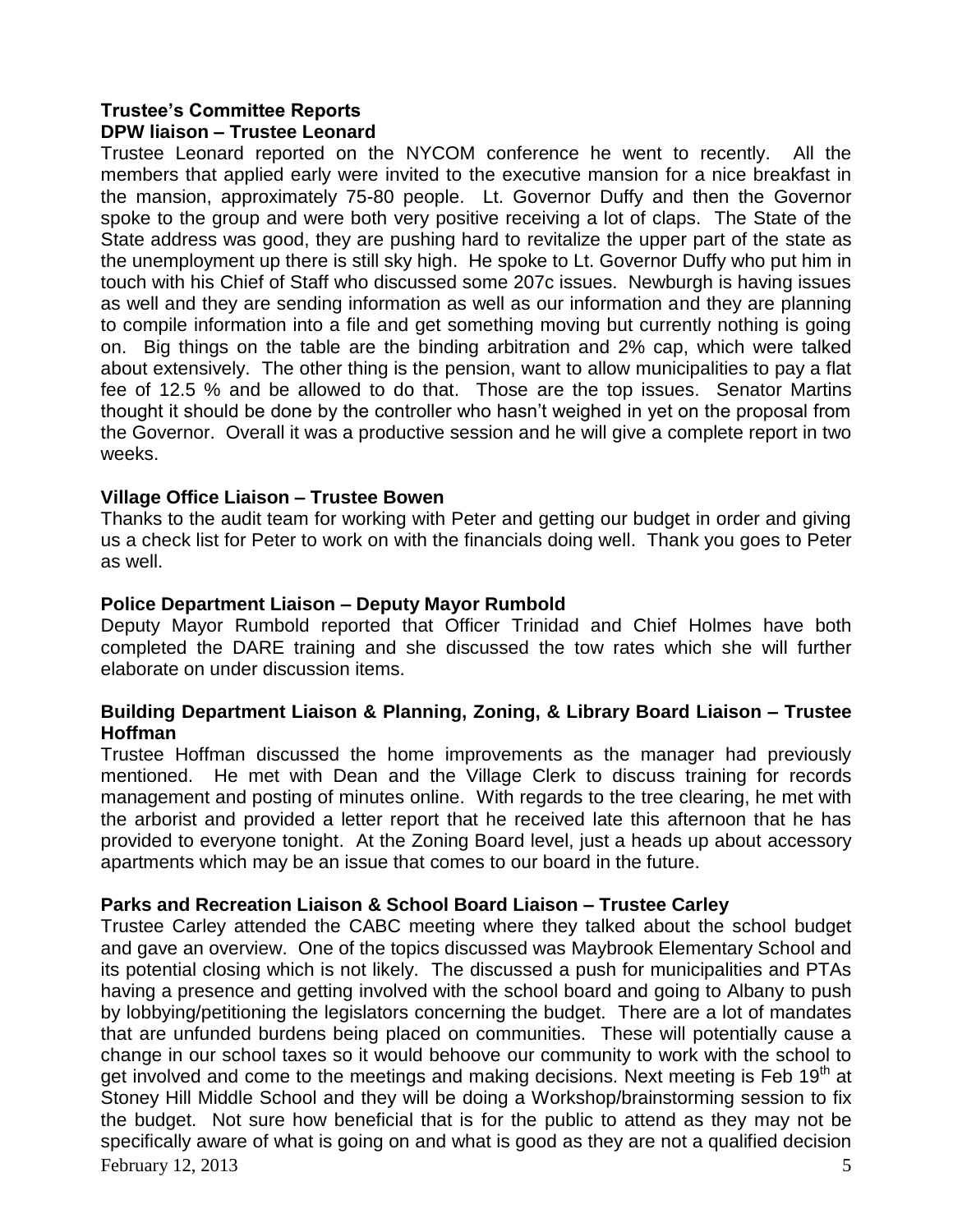maker to partake in the discussions. Anyone can come to the meeting as it will affect your taxes coming soon.

With regards to the Recreation dept, drainage is still being worked on due to the weather they have to keep starting and stopping so that is ongoing. Basketball program is going well. Friends of Walden Youth Indoor Yard Sale is Sunday, April 7, from 9am-4pm at Wooster Grove and they are accepting donations. With respect to Olley Park, due to the break in Mr. Bliss is looking into the cost of steel windows and video monitoring for prevention purposes. The Teen center is well doing well with 3 staff vs. 2 as it was before. New fences at Bradley are almost done. Current programs are all being held in Jan-Feb with 45 people attending Zumba Classes; 23 attending Kick Boxing; 18 attending Yoga; 60 participants at the After School Program; 143 attending our Teen Center; and 132 enrolled in the Basketball Program.

Emergency Management Plan as Manager Revella stated earlier we finished part one but one thing we have to do is update agreement with the mitigation part. Part 2 is important because when/if we have a disaster and we need funding from FEMA or the State for improvement we need this to file for that funding. We currently don't have a mitigation plan and we would need one to file for this. It's not guaranteed that we will get the funding, but this plan will certainly make us look better. Thanks to Manager Revella, Chief Holmes, and Officer Montannaro for their help in getting this done. It takes a good committee to get it done and they have been working really hard.

# **Public Comment on Business of the Board**

Mary Ellen Matise, 21 Clinton Street, wondering about the 2 resolutions that are in the public packet but she didn't see on the agenda for tonight.

Manager Revella stated they were for informational purposes only. The board will not be discussing or acting on them tonight.

Mary Ellen commented on the Balogh surprise party request, she hopes the board will approve this request. The last few parties were held at Millspaugh Funeral Home.

### **Action Items**

### **Property Maintenance Hearing Request – 135 Orange Avenue**

Jay Buchalski, Code Enforcement Officer, explained it was a 2 story house where the drains are falling down. First Violation notice was sent January 15, 2013 with no response, and then again on January 29, 2013. We did receive the certified mail card stating that Mr. Lovitz has received this notice dated February  $8<sup>th</sup>$ , but no response has been received from him to date.

Deputy Mayor Rumbold made a motion to set a public hearing date for February 26, 2013 at 6:30pm or as soon as possible after that time for 135 Orange Avenue. Seconded by Trustee Hoffman. All ayes. Motion passed.

Deputy Mayor Rumbold asked if the property was occupied.

Jay further explained that the property is not occupied. For the last year and a half the lawn has been cut 3-4 times for them.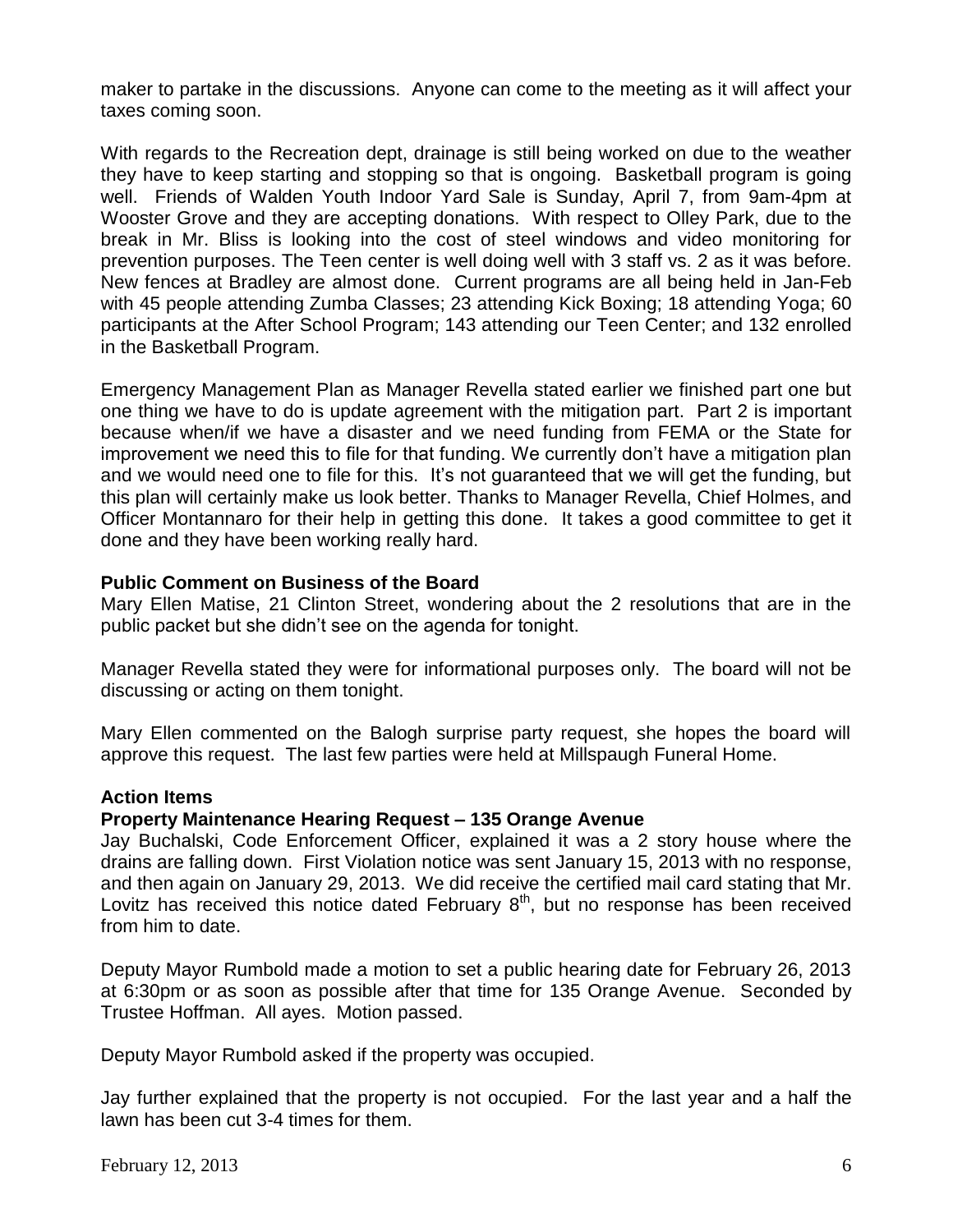Deputy Mayor Rumbold asked if the taxes are up to date.

Manager Revella stated he did not know.

Trustee Leonard asked if the property was abandoned.

Jay responded that the property is currently for sale.

Mayor Maher asked Manager Revella to verify if the taxes were up to date for the next meeting.

### **Comprehensive Plan**

Attorney DuBois explained that this Resolution will incorporate the DGEIS (Draft Generic Environmental Impact Statement) into a FGEIS (Final Generic Environmental Impact Statement) and that no comments were received during the public comment period of time. After that resolution has been made then we will need to accept the Comprehensive Plan as complete.

Mayor Maher clarified that we need to approve the DGEIS in it's entirety by reference into the FGEIS.

Attorney DuBois agreed and then stated that would be the final step as far as action of the board and would also accept the plan as final.

Trustee Leonard made a motion to accept the resolution to accept the Draft Generic Environmental Impact Statement (DGEIS) into a Final Generic Environmental Impact Statement (FGEIS). Seconded by Trustee Carley.

Trustee Hoffman reminded the board of the correspondence from Alan Sorenson with regards to the County's comments on our Comprehensive Plan. He further stated that it looks as if Alan's comments address the majority of the comments from the County but that he looks to need direction from the board.

Trustee Leonard suggested that he contact Megan Tennerman from Orange County Planning and ask her to crunch the numbers for the family median income.

Mayor Maher explained that the County recommended that we change the median number to be that of the County number which is a lower amount than what it is right now and not what we have in the current plan.

Trustee Hoffman further clarified that the Village of Walden code utilizes median family income other than the requested median household income so it would be lower number.

Trustee Leonard commented that the numbers are always higher incomes due to the numbers of the south and didn't actually reflect the numbers for this area.

Trustee Hoffman commented that Alan has provided a number of reasons we should stay at median family vs. median household.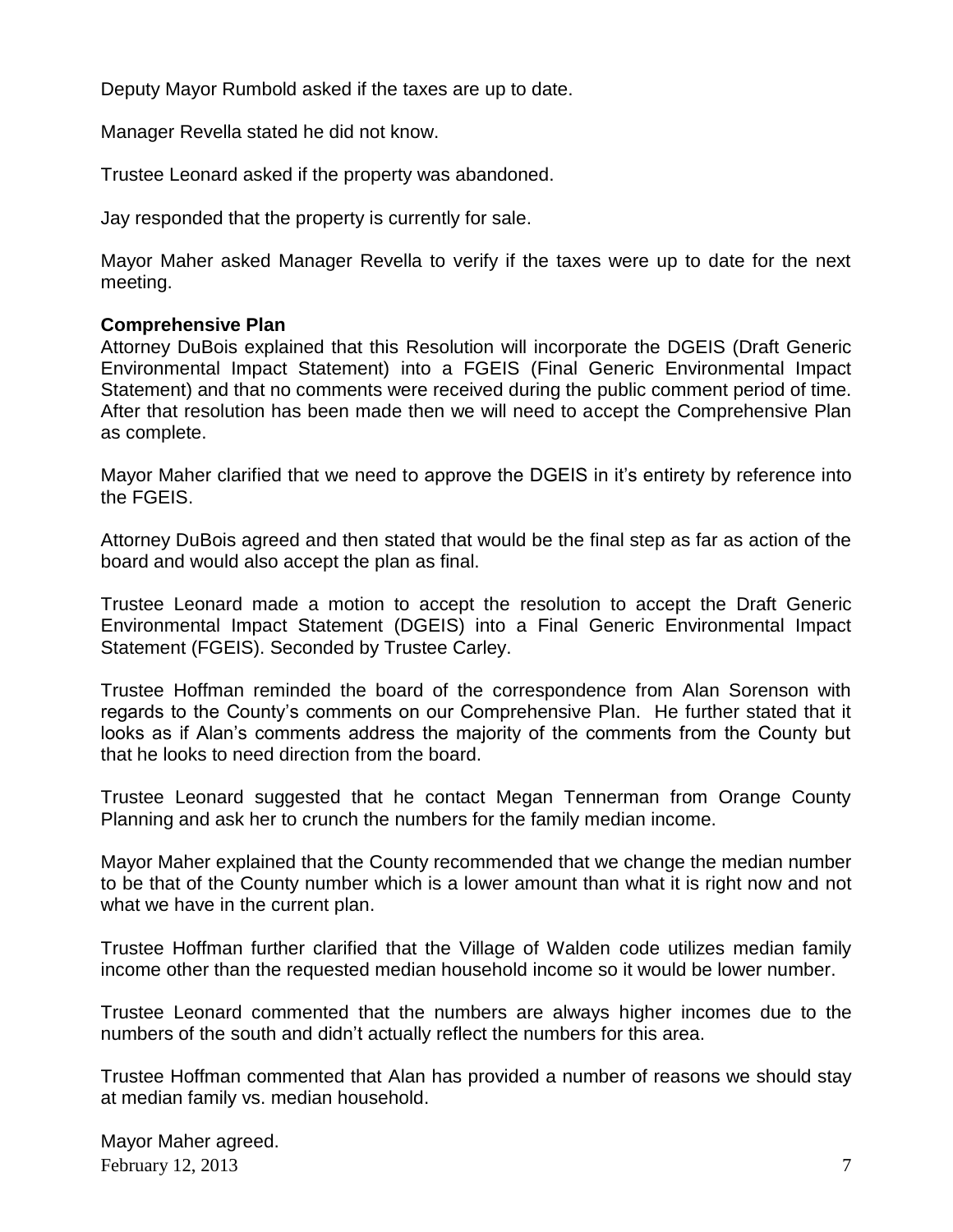Trustee Bowen asked if Alan could come back with further information.

Mayor Maher stated that all the recommendations from the County were put in there but one. We are talking about an \$8,000 difference per household. Do we want to have that number be \$8,000 lower as a definition of the median income in the Village of Walden?

Trustee Leonard commented that Affordable Housing is working on 80-100% of that number so the lower number would be benefit to our residents as it relates to future projects such as the 104 new town houses. He would like to use the lower number.

Mayor Maher stated he could argue the opposite of that statement. In his experience and what he has seen Walden is not an economy for low income housing. There are plenty of low income housing opportunities and we don't need to lower that bar lower than it already is. If there was a demand or a need for it he would say yes but as of now he doesn't agree. He feels there is enough opportunity in the Village with tons of turn over to rent out low income housing.

Trustee Leonard stated that what he felt was wrong with that picture was that he is talking about single family houses and this relates to new town houses. People, especially his generation, are looking to get out of their houses. The idea was to create that opportunity with the affordable housing law to allow these numbers to be low enough to have people, local people in the towns and villages, be able to afford one of the new town houses if that was the direction they wanted to go in. We are talking about two different animals here in terms of housing. Obviously we have plenty of single family homes for sale but new properties are a different story.

Mayor Maher agreed but stated that he still feels the same way about the number.

Trustee Hoffman commented that in comparing the numbers if we go through the numbers we have a median family affordable number at \$174,000 per household. When we use the numbers from the county for median household number it goes through \$156,000 so we are looking at \$25,000 difference for the cost of the home, which is a 100% comparison.

Trustee Leonard stated he felt that was an affordable number and he would go with the group and leave the number where it is.

Trustee Bowen said he feels we should leave it where it is.

Deputy Mayor Rumbold suggested we leave it where it is.

Trustee Hoffman stated that Alan gave good reasons to leave it where it is.

Trustee Leonard withdrew his previous motion.

Trustee Leonard made a motion to accept Resolution No. 28-12-13 adopting the SEQR Finding Statement with respect to the adoption of the Village of Walden Comprehensive Plan.

February 12, 2013  $\overline{\phantom{a}}$  8 Whereas, the Village Board of Trustees assumed Lead Agency status for the purpose of complying with Part 617 of the State Environmental Quality Review Act, and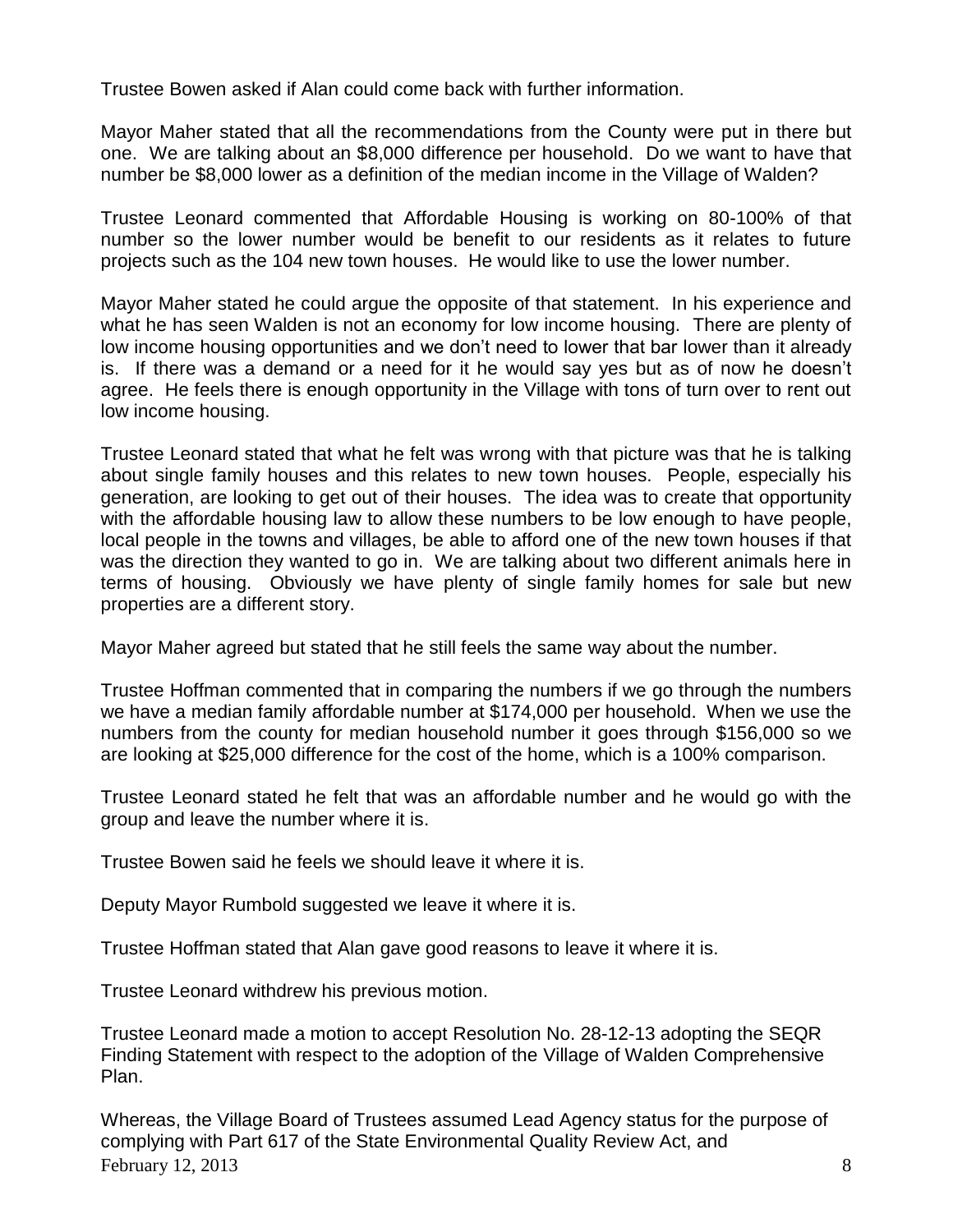Whereas, as Lead Agency, the Trustees determined that adoption of the 2012 Comprehensive Plan met the criteria for a Type I Action, and issued a Positive Declaration, requiring that a draft Generic Environmental Impact Statement (DGEIS) be prepared (October 23, 2012), and

Whereas, a DGEIS was submitted to the Trustees who reviewed it and accepted it as complete on November 27, 2012, and simultaneously filed a Notice of Completion which was published in the ENB, and

Whereas, the Trustees set a public hearing on the DGEIS on December 27, 2012 and provided for a thirty (30) day comment period on the DGEIS, and

Whereas, upon the close of the public comment period on December 27, 2012 no public comments were received; and

Whereas, the Trustees at their February 12, 2013 meeting resolved to incorporate the draft GEIS, by reference, as the Final Generic Environmental Impact Statement (FGEIS), and

Whereas, the Trustees filed a Notice of Completion for the FGEIS in the ENB on February 15, 2013, and

Whereas, after review and discussion, the Trustees scheduled a public meeting to adopt the Findings Statement on February 26, 2013, and

Whereas, more than ten (10) days have passed since the FGEIS has been accepted as complete and notice published in the ENB.

Whereas, the Village of Walden Board of Trustees as Lead Agency, has considered the draft and final Generic Environmental Impact Statement and considered the preceding written facts and conclusions relied upon to meet the requirements of 6 NYCRR Part 617.11.

RESOLVED the Trustees have determined that they have complied fully with the procedural requirements of Part 617 of the State Environmental Quality Review Act.

FURTHER RESOLVED the Village Board of Trustees finds the adoption of the 2013 Comprehensive Plan will not have an adverse impact on the environment and therefore adopts the Findings Statement, and

FURTHER RESOLVED that in consideration of the above statements of fact and findings that the adoption of the 2013 Comprehensive Plan will not adversely impact the environment, the Village Trustees hereby adopts the 2012 Comprehensive Plan for the Village of Walden, New York on this 12th day of February, 2013.

Motion seconded by Trustee Carley. 6 ayes,1 Nay, (Deputy Mayor Rumbold), 0 abstentions. Resolution is Approved.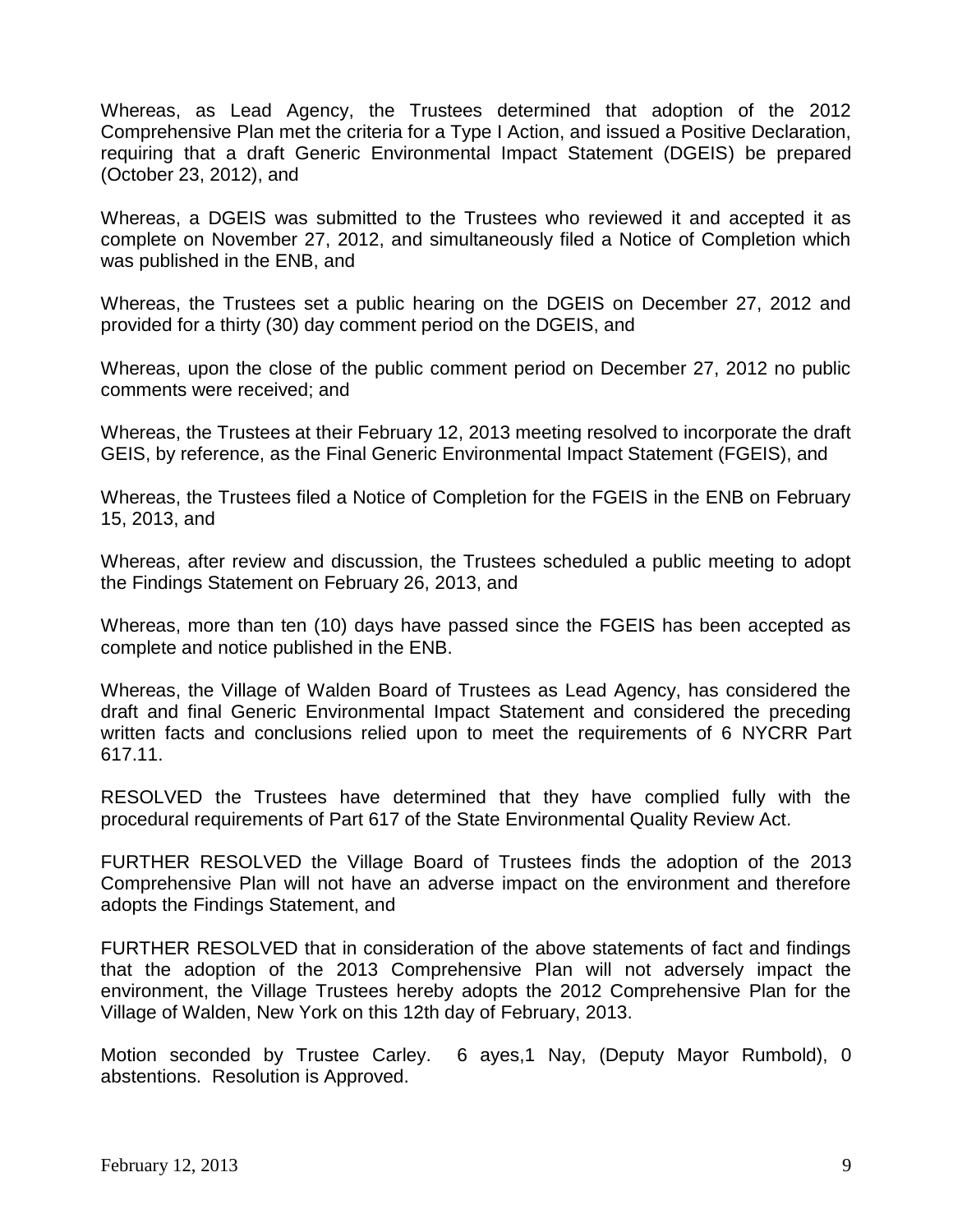# **Commercial Garbage Pickup**

Manager Revella explained that this motion would be have IWS be our garbage carrier throughout the village.

Attorney DuBuois clarified that it would authorize Manager Revella to sign the contact for commercial and residential pick up.

Trustee Bowen made a motion to authorize Village Manager Revella to sign the contract for commercial and residential pick up with IWS. Seconded by Trustee Mishk.

Roll Call: Trustee Leonard votes yes, as it is a benefit to the village to have one carrier.

Trustee Bowen votes yes.

Mayor Maher votes no for previously stated reasons.

Deputy Mayor Rumbold votes yes.

Trustee Hoffman votes no.

Trustee Carley votes yes.

Trustee Mishk votes yes.

5 ayes, 2 nays, 0 abstentions. Motion carried.

### **Introductory Local Law I-1-2013 Garbage**

Manager Revella explained that this vote would include the revisions to the local law to incorporate the revisions for commercial as it previously only referenced the residential properties. This makes it consistent with the initial intent of the law. It provides for language consistencies throughout the law to bring it up to code.

Attorney DuBois confirmed that the language includes the definition of a container.

Trustee Bowen made a motion to accept the Local Law I-1-2013 amending Chapter 247 of the Code of the Village of Walden entitled "Solid Waste" to accommodate Village-wide commercial solid waste pickup and disposal as well as amend other sections to bring the law into parity with modern solid waste pickup and disposal methods. Seconded by Trustee Leonard.

Deputy Mayor Rumbold asked on behalf of several business owners who have asked how we are going to enforce this if the Village was going to help the property owners. What happens to any existing contracts with other companies? What happens if for some reasons they don't agree with the company? If the new company comes to put a dumpster there and the old one hasn't been removed yet, how do the businesses stay out of trouble?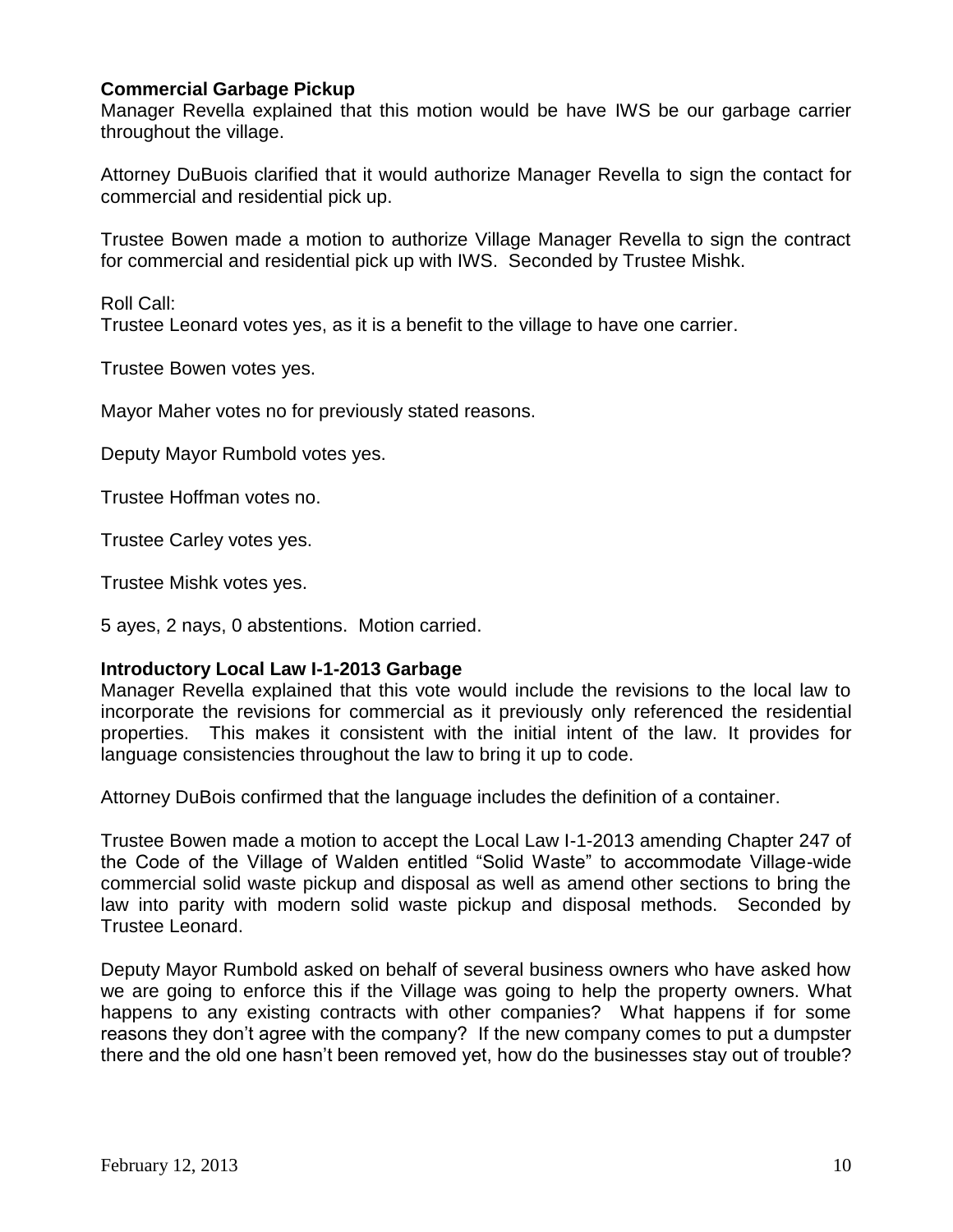Manager Revella replied that we would certainly assist in the transition from the old companies to the new one. When they have issues with their old company picking up their old can/dumpster the office will aide in getting that done however they can.

Planning on helping the businesses to help thing happen as well as questions

Deputy Mayor Rumbold further asked what happens if they get billed from their old company and the property owner doesn't pay who then takes care of that; the property owner or does the Village get involved in potential litigation.

Attorney DuBois commented that we already planned on preparing a form response for the property owners to send to their previous companies should their old company give them a hard time during the transition.

Trustee Bowen stated that he didn't feel we should be waiting for that to occur. He suggests we send out this form letter once this law is adopted.

Manager Revella confirmed that the form response was being formulated now to give to the new businesses as soon as the law is adopted.

Deputy Mayor Rumbold confirmed that if a business owner is having any issues we should refer them to Manager Revella.

Manager Revella and Attorney DuBois confirmed that.

Trustee Hoffman asked if an old dumpster was not being removed how do you take care of it.

Manager Revella responded that he would take care of it by interceding and letting the old company know they have to remove it by law.

Deputy Mayor Rumbold asked what we would do if it was still not removed.

Mark VanWheelden, General Manager from IWS, stated that the recourse going to property manager. Private company going to company

Deputy Mayor Rumbold further asked if an owner who has limited space doesn't have room for 2 dumpsters. Who's responsible to remove the old dumpster?

Mark replied that he had this happen in other communities. We had the code enforcer have it ceased and they gave 15-20 days, whatever they deem necessary, to come and pick up the dumpster. The law calls for only one licensed contractor in the town therefore it has to be removed and there are no other options.

Deputy Mayor Rumbold stated that people just have concerns and wanted to know what their recourse would be should something not go smoothly.

Trustee Hoffman asked if this would require action from the board.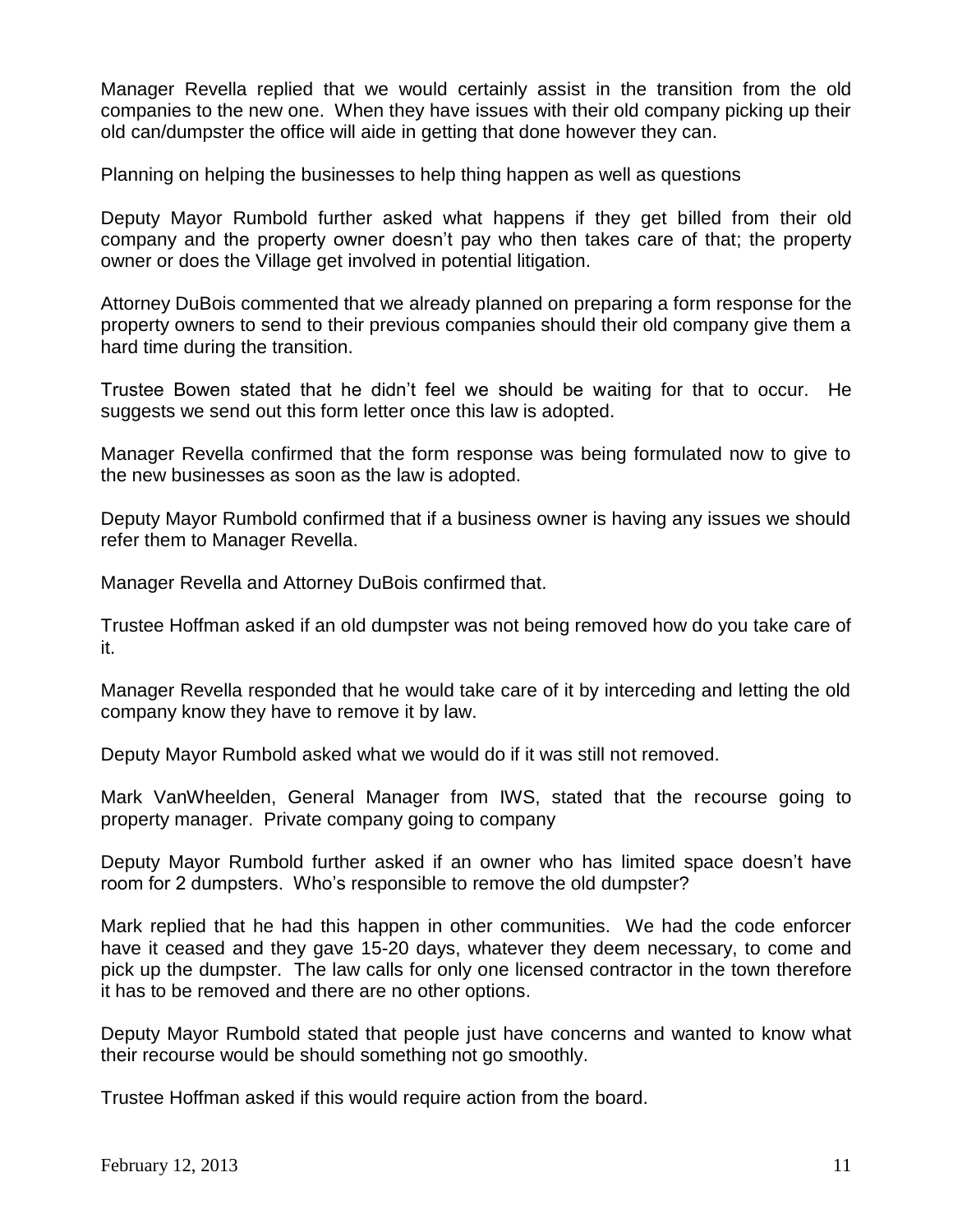Manager Revella stated that since it would be in the code we would just cite the code violators.

Mayor Maher commented that it would need to the board to take action for the hearing like tonight do we wait to take action like that or is this something you can do with the law.

Trustee Hoffman further clarified that what he was saying was that the Code Enforcer would be authorized to then cite those that were not in compliance with the law so that there would not be an instance of a hearing as we had earlier this evening with the Property Maintenance issue.

Manager Revella confirmed that the Law as it is written gives him the authority to handle it.

All Ayes. Resolution to adopt Local Law I-1-2013 passed.

### **Surplus Truck #10, F350 pickup**

Manager Revella explained that this is the former sewer truck that was replaced already this year. Needs repairs and we don't need the expense of the repairs. We do think it has value and the mechanic suggests a minimum of \$1,500.

Trustee Hoffman made a motion to Surplus Truck #10, F350 pickup for a minimum price of \$1,500. Seconded by Trustee Leonard.

Deputy Mayor Rumbold asked what the cost to the Village is to put this up for sale.

Manager Revella responded that it's only the cost of the ad which is minimal.

Trustee Bowen asked where the \$1,500 minimum came from.

Manager Revella stated that they talked to mechanic at Al Valk's who advised what this type of truck would be worth. He has a lot experience in this type of vehicle. We talked to our mechanic also and the surplus company and asked around about what this kind of truck might be worth, what someone might pay for it to put a minimum on it.

Trustee Bowen asked what year the truck was.

Manager Revella replied he didn't know but thought it was a 2001 heavy diesel truck.

All Ayes. The Motion passed.

# **Surplus Car #1, Ford Explorer**

Manager Revella explained that this is a 4 wheel drive vehicle and there is nothing mechanically wrong with the car. It does have a flat tire and some rust in the under carriage. It was the former Chief's vehicle that we have since replaced. We are asking a minimum of \$1,000.

Deputy Mayor Rumbold made the motion to Surplus Car #1, Ford Explorer for a minimum of \$1,000. Seconded by Trustee Carley. All Ayes. The Motion passed.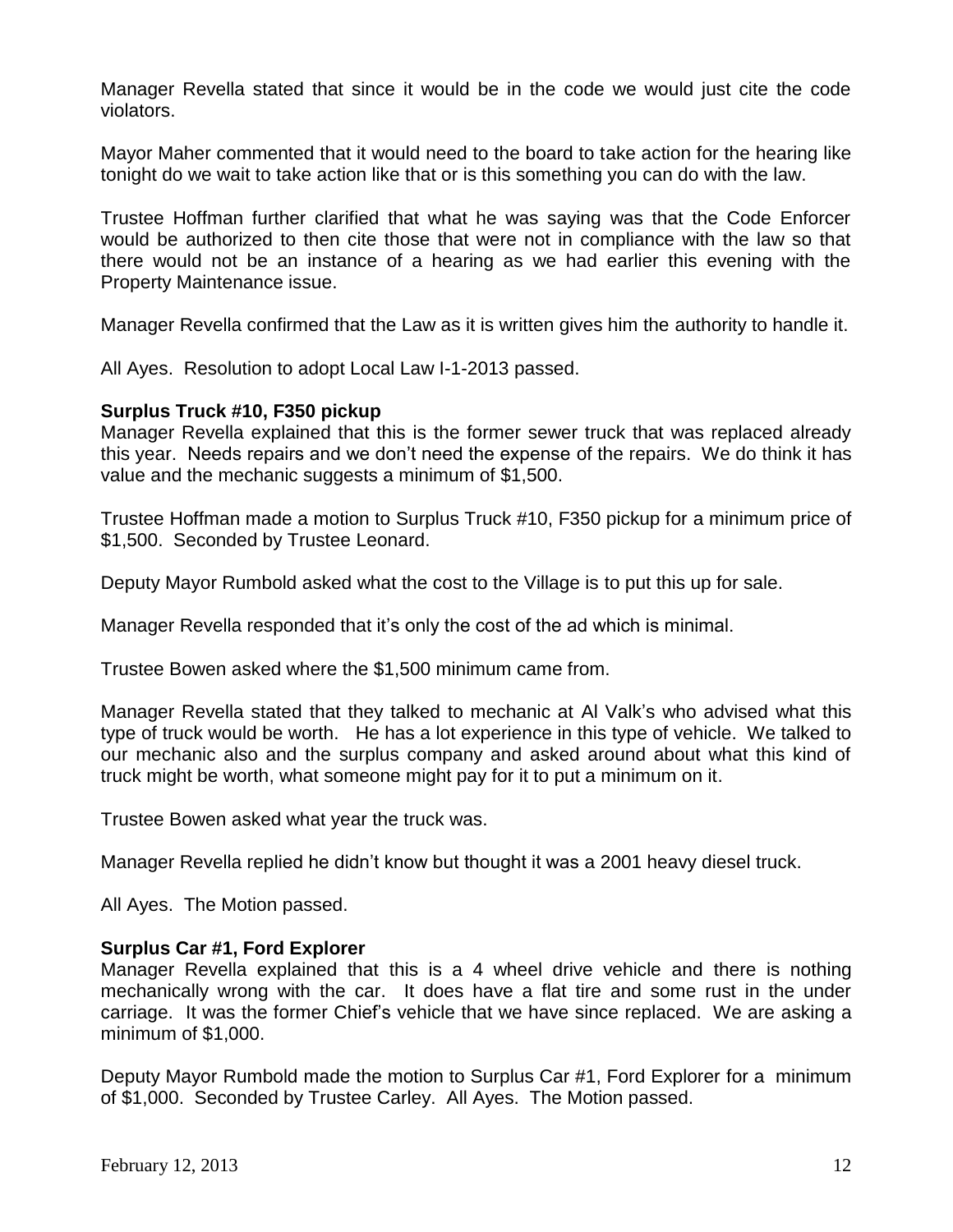## **Proclamation for Arbor Day – May 9, 2013 at 10:30am**

Manager Revella stated that there is a rain date set of May 16 also at 10:30am.

Trustee Bowen made the motion to Proclaim May 9, 2013 at 10:30am as Arbor Day with a rain date of May 16, 2013. Seconded by Deputy Mayor Rumbold.

Deputy Mayor Rumbold asked what exactly are we doing for Arbor Day.

Manager Revella stated that we can do whatever the board would like. There will be trees planted and the school will be participating with trees

Deputy Mayor Rumbold confirmed that it would be more than one tree and we will make sure that everyone knows where they are planted so they don't get run over cut down etc.

Manager Revella replied yes.

All Ayes. Motion passed.

#### **Walnut Street Closure Request**

Mayor Maher explained there is a request to block off a portion of Walnut Street for a surprise party on May  $18<sup>th</sup>$  from 4-10pm; whereas they are requesting the street be blocked off from 3-11:59pm.

Deputy Mayor Rumbold asked if the Chief had any issues with this request.

Manager Revella stated it was not in issue with the Chief that it is a non issue with traffic control.

Trustee Hoffman asked if we could take action on this assuming there are no pending issues that Chief may see.

Manager Revella stated he didn't see an issue with it as it was for up to 75 people.

Deputy Mayor Rumbold made the motion to block off Walnut Street between Grandview Avenue and Millard Avenue from 3-11:59pm on May 18, 2013. Seconded by Trustee Leonard. 6 Ayes, 0 Nays, 1 Abstention (Trustee Bowen). Motion passed.

#### **Discussion Items Ethics Code**

Mayor Maher explained that this is something we have been discussing for many weeks at this point. Thank you to our attorney for drafting this memo with all our different types of options. We would like to give Austin something concrete to present to the board for their approval at the next meeting.

Attorney DuBois suggested that the way he constructed the memo was similar to a multiple choice set of questions that addresses the different facets to the ethics code. Perhaps the board could go through each facet and we can poll the board members and move forward on the direction the majority of the board wishes to go.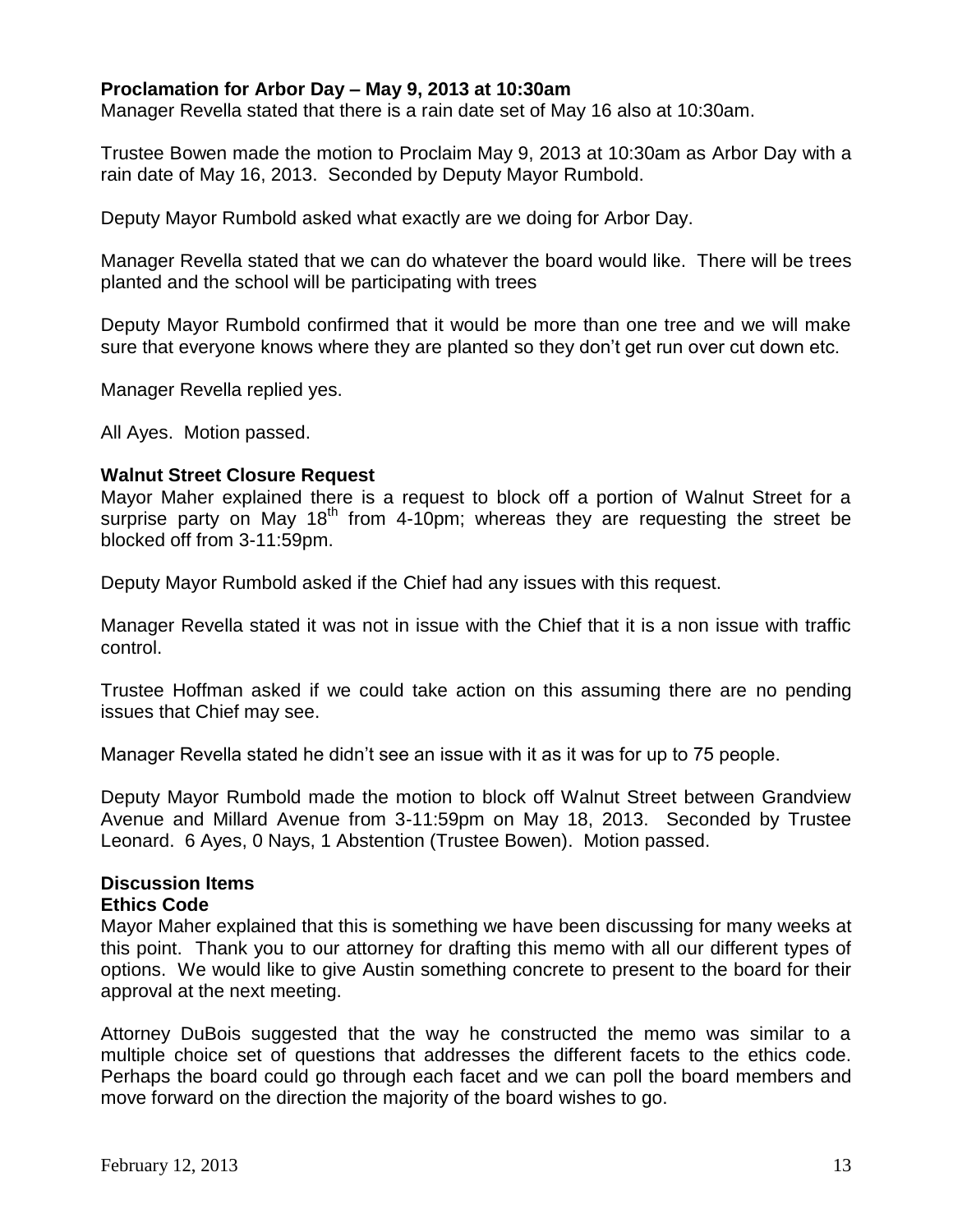Trustee Carley commented that in the beginning the memo talks about the board expressing the desire to permit change to review the request for a certain amount of power to the Ethics Board.

Attorney DuBois replied yes, the Board agreed to grant some powers based on other discussions.

Trustee Carley responded that we had discussed that we will review and then determine. He wanted to be sure we were not granting permission to do this at this point.

Attorney Dubois clarified that the board as a whole has expressed to some degree that they would like to grant some sort of power to the Ethic Board. He apologized as he didn't mean to imply that the board had already agreed to do this.

Mayor Maher clarified that the board has not made an official motion to accept this premise. We had just taken an unofficial poll at the last meeting.

Trustee Carley further clarified that he just wanted to make sure that this was not already decided, it was just a discussion to review the code.

Mayor Maher responded that he didn't understand what Trustee Carley was saying.

Attorney DuBois clarified that he thinks that Trustee Carley just doesn't want there to be any confusion that the board is definitely going down this road. Nothing has happened yet and these are only options at this time.

Trustee Carley agreed stating that he was ok with discussions by saying that this has not happened yet.

Mayor Maher commented that the code currently allows the Ethics Board one type of action which has 4 necessary actions: to first upon request of a Village employee or official, regarding the employee/official's own future conduce, issue an advisory opinion about whether that future conduct would be ethical. All for of those factors must be the case for the Ethics Board to act. Certain members of the Village Board have expressed a desire to permit some form of greater power. First is the option to render opinions about past conduct, the second is to render that opinion upon a third parties' request, third is to potentially have power to conduct investigations, and finally to have the option to penalize individuals. Is there anything out of those four that this board feels should not be included in that?

Trustee Bowen replied that he felt penalizing individuals should not be in there.

Attorney DuBois suggested that the board start at the beginning and one by one go over each area. The number one item is what he calls the Scope of review which means what the ethics board is allowed to consider. The board has two options on this one: only future acts vs. future and past acts. Currently in the code it is future conduct only. The first question is whether or not the board would like to change that to extend that it can review past conduct.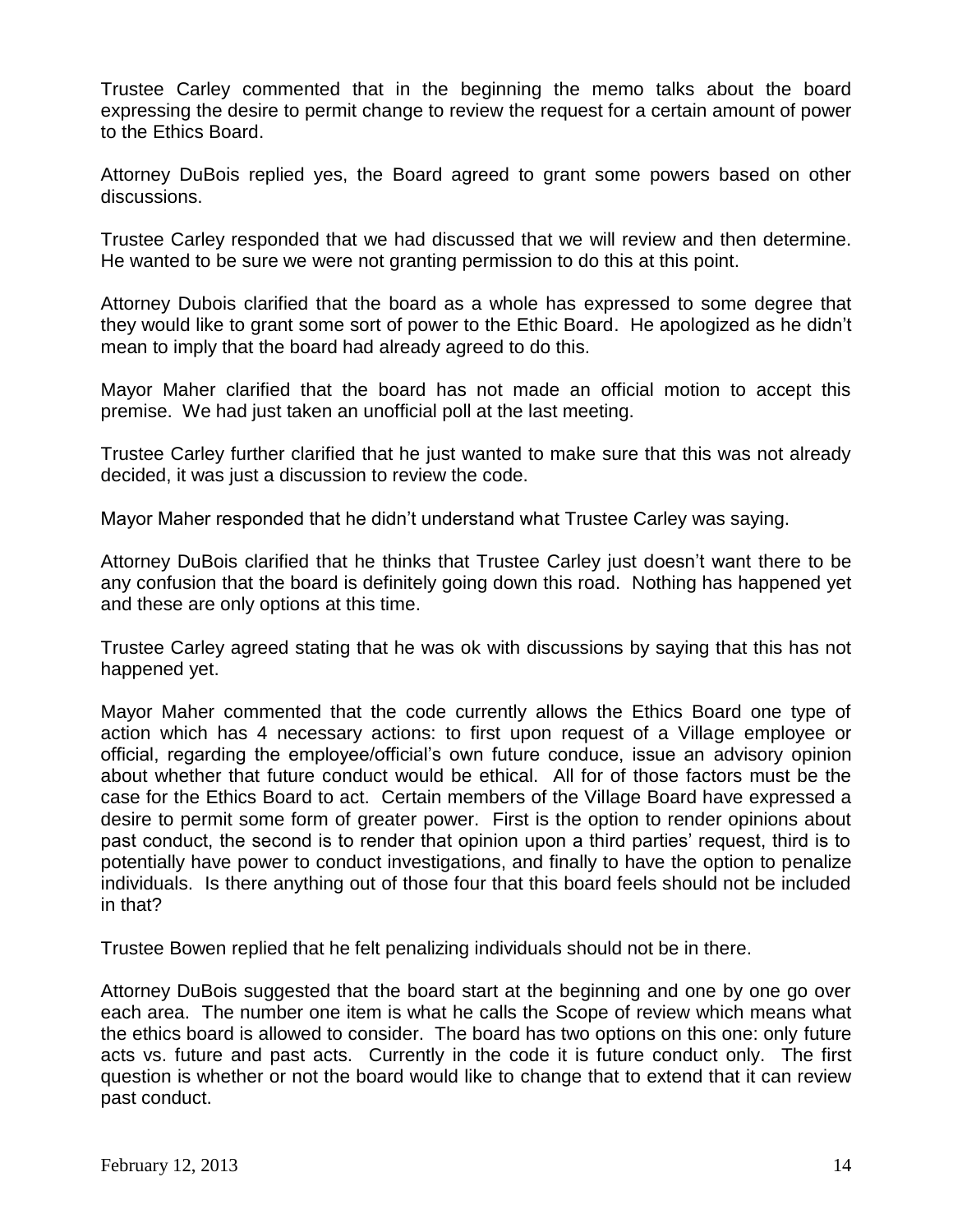Mayor Maher asked each trustee to go one by one and state their opinion on this specific issue.

Trustee Leonard answered both.

Trustee Bowen replied both.

Deputy Mayor Rumbold suggested both.

Trustee Hoffman answered both.

Trustee Carley answered future conduct only.

Trustee Mishk answered both.

Mayor Maher would recommend future and past acts.

Attorney DuBois went on to the next topic of initiating parties which means these are the individuals or groups of individuals that can compel the ethics board to act. Anyone can report conduct but not just anyone can actually compel the board to act on such conduct. There are three options to this section. Option 1 is what is currently in the code which allows a Village employee or Official to be able to compel the Ethics board. The second option is that the Ethics board can choose to compel itself to take action. If the board decides that the route they want to take then this option has sub options as to what type of vote is required for the Ethics Board to act.

Trustee Carley asked how the Ethics Board gets the information.

Attorney DuBois replied that anyone can report to the ethics board they heard something is going on with a letter or just by word of mouth. Then the Ethics Board can meet and decide if they want to act on it.

Trustee Carley asked for clarification that what he was hearing was that any individual in a rumor mill gets to the ethics board they can then decide if they want to act on that rumor.

Attorney DuBois replied that if the Ethics Board receives that information and chooses to act on it that is what you would be giving them. That would be the power the board would be voting to give to the Ethics Board.

Deputy Mayor Rumbold stated we could give them the power to act but that sub option vote would be a factor as well.

Mayor Maher commented that's what the board would be determining whether they can act by a majority vote, a supermajority vote, or do we feel it should be a unanimous vote.

Attorney DuBois stated that there is some vetting process to the information. You don't want just any old rumor to be acted on but under this situation that is what the Ethics Board would be determining.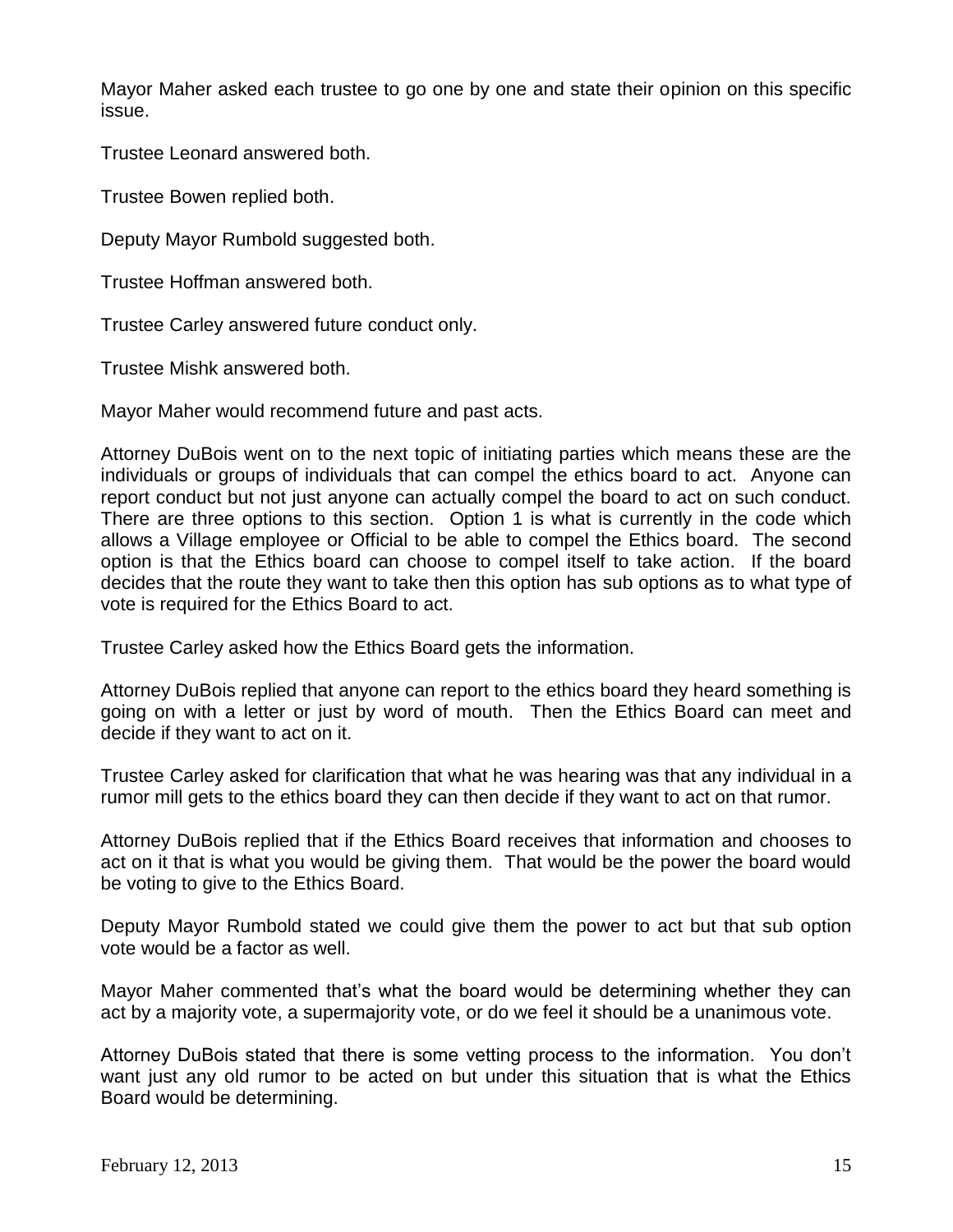Trustee Carley stated that is the area he has a problem with. It's a small Village and the rumor mill can start pretty quick and fast and you can have one individual of influence to kind of push the rumor and become a nightmare based on a rumor. We can only hope that wouldn't happen but that's just it, we can only hope.

Mayor Maher commented that with respect the Ethics Board itself is appointed by the Board of Trustees and is trusted to be able to say what is the proof what is the reason. Its not just hope it's relying on fellow residents appointed by us to make the distinction. He feels that is a decent mechanism to render an opinion.

Attorney DuBois suggested the board consider option 3. The Board of Trustees can be involved and have the same power to compel the Ethics Board to act by the same different types of votes: majority vote, a supermajority vote, or a unanimous vote.

Mayor Maher asked if we have that right already to bring it to the Ethics Board as a third party just like any other resident.

Attorney DuBois clarified that the Ethics board is not empowered to investigate past conduct. Only an employee can compel the board to act the way it is currently. As a board you have the power to legislate yourselves to have that authority, but the board doesn't have the power directly yet. What was proposed by the Ethics Board was that two members of the Board of Trustees can prepare a sworn complaint under oath which can then compel the ethics board to act by a simple majority of the ethics board. So should the rumor mill get flying and 3 out of 5 Ethics Board members decide there is merit to that complaint or 2 trustees decide there is merit and issue a sworn complaint, from what the Ethics Board is proposing right now, either of those would be sufficient for them to begin an investigation. Not to over complicate it but it can also be any combination of these things. The board has 2 things to discuss; first what type of vote and second whether the trustees are involved in any way.

Mayor Maher asked if we could see where each Trustee fell on this option.

Trustee Hoffman asked if we could just narrow down the 3 options and then do the type of vote as we have for the other items discussed.

Manager Revella commented the discussion is do you want to keep it the way it is or do you wish to change it to the Board of Trustees.

Attorney DuBois added that there is another option of a combination of these two options. The question is whether you want option 1 or the other ones as well.

Trustee Leonard is comfortable with a simple or super majority. He is against unanimous because he feels it allows one person to control the board.

Trustee Bowen prefers a super majority.

Mayor Maher would like a super majority vote.

Deputy Mayor Rumbold would like Option 2.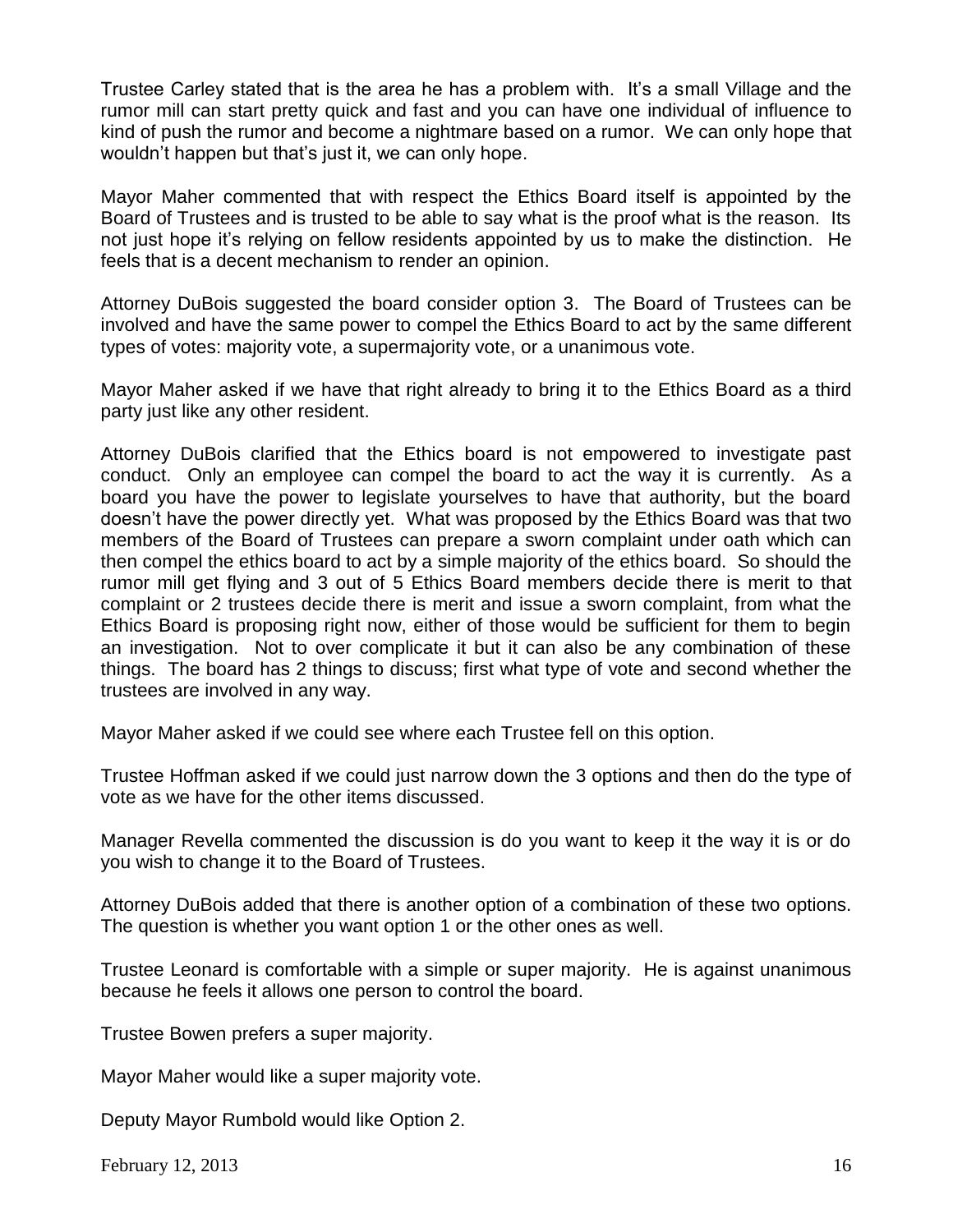Trustee Hoffman prefers Option 2.

Trustee Carley would like it to stay with Option 1.

Trustee Mishk asked for clarity on what we are saying when we say super majority, does that mean that the Trustees are not involved.

Manager Revella stated that the way the code is written currently the Trustees are not involved at all. An employee can bring a complaint to the Ethics Board and they will automatically have to act.

Attorney Dubois replied that it can get confusing because what are the chances that an employee would say to the Ethics Board that they think they made a mistake and then ask them to render an opinion and potentially penalize themselves. That could happen of course but we are considering two different issues there so if the employee comes and asks the Ethics Board if what they want to do is ethical or not and what we are considering now whether it be a legitimate report or just the rumor mill. More specifically, how the information actually gets to the Ethics Board 4 fifths of them could then say that this employee made a mistake and now we are going to investigate them.

Trustee Mishk asked what the standard of proof the ethics board would have to come to is.

Trustee Hoffman said it was in there listed as clear and convincing.

Trustee Mishk stated that he wasn't trying to jump ahead.

Attorney DuBois commented that it was a fair point as he did leave that part out of the memo.

Trustee Hoffman asked if we could do that a separate item.

Attorney DuBois said we would do that prior to authority to penalize.

Mayor Maher commented that after we got to the authority to penalize we would look at the parameters for the burden of proof.

Attorney DuBois then talked about the third aspect in the memo, what type of investigative power do they want the Ethics Board to have. Someone came to the Ethics Board and from what we've already talked about earlier the Ethics Board decided by a 4 fifths vote to proceed, currently they don't have power to conduct investigations. He put it as 2 separate options as they don't have anything officially in the code now and gave option 2 what he calls Color of Authority. This means that they are a board of the Village and do have a standing as such and can have some intangibles which is something to consider as an option in this area. They don't have any special powers but they currently can ask people to come and speak or submit documents.

Trustee Carley commented on this point that he feels that they can be influencing and intimidating just like any board which is where his concern is.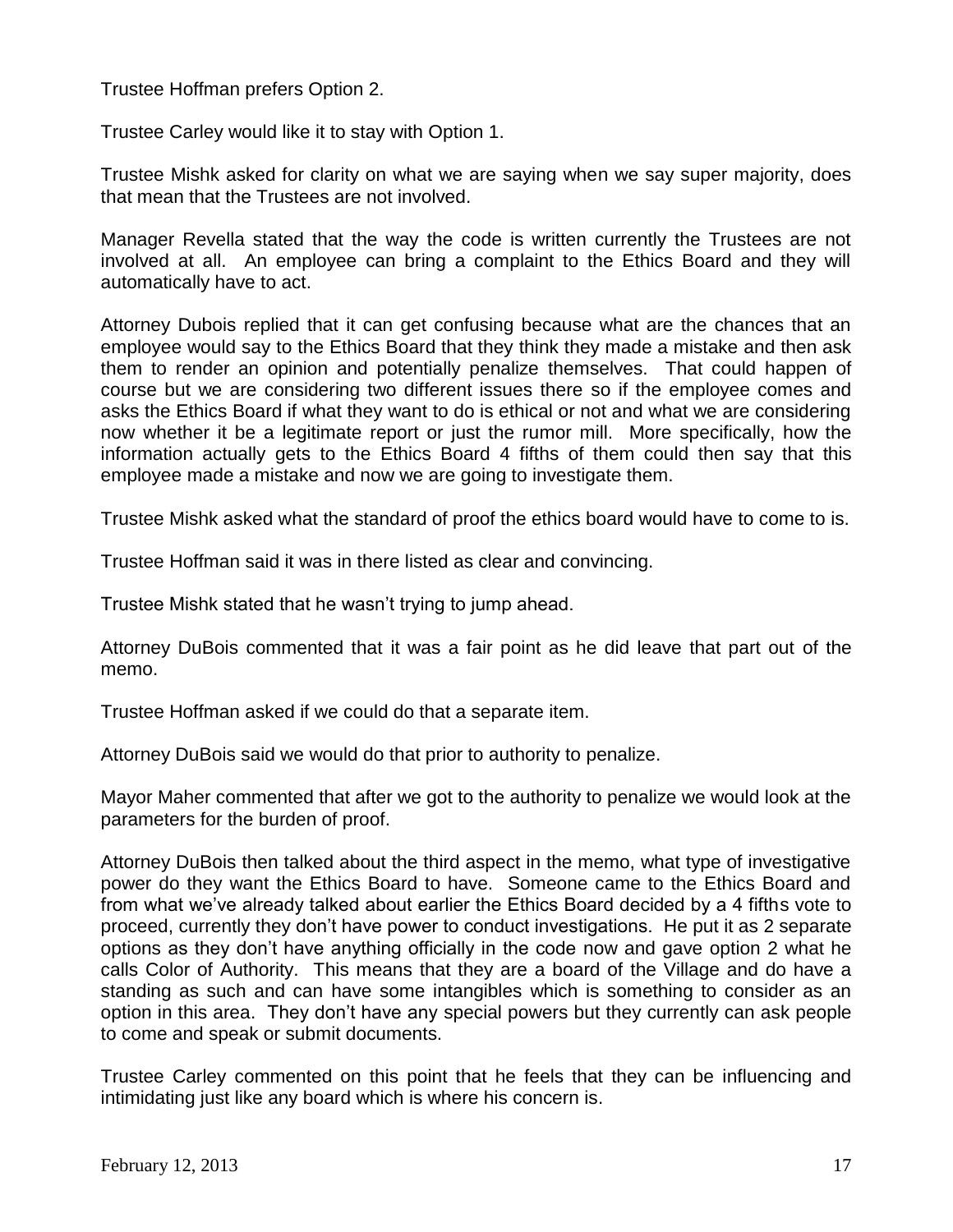Attorney DuBois stated that what it was saying was that although they don't have specific authority they would have a certain level of power. There is option 3 that would give them subpoena power to subpoena individuals to appear as witnesses or to provide documentary evidence however with the scope be limited and granted by the Board of Trustees on a case by case basis. This option would require an approval of board to give them authority to subpoena such items.

Manager Revella stated that the only problem with this option is that there would need to be a meeting in order to authorize the spending.

Attorney DuBois commented that spending was an issue the board was concerned about.

Mayor Maher suggested if the Ethics Board had something they wanted to bring to the board we would have it on our agenda to discuss.

Manager Revella commented we could set up a certain budget for the Ethics board then we don't need board approval.

Attorney DuBois commented that is exactly what option 4 is there for as he tried to consider as many options as possible for the boards review. Option 4 states that the board could legislate a scope and spending limit within the code and increase it from time to time if deemed appropriate. Then there is option 5 which flat out gives subpoena power regardless of the cost. If you can think of any intermediate things between these options as this not your only options it is strictly advisory not an ultimate list.

Trustee Hoffman commented on option 4 as he would like to look at the board of trustees influence. If or example an employee comes to the Ethics board and the board of Trustees then doesn't approve the funding doesn't that then short circuits the process. He would prefer an option that keeps the board out of it.

Trustee Bowen asked about the criteria for someone to be on the ethics board.

Mayor Maher replied that there are no specific criteria as the Ethics Board has been in place for years. Since he's been in office he's only seen one appointment to a vacancy due to a previous member passing away.

Anita Vandermark commented that one member has to be a Village employee.

Trustee Bowen asked how much it has cost us over the year to do any kind of investigation.

Manager Revella answered that the last one was over \$5,000.

Attorney DuBois commented that the board should think about subpoena power think about attorney fees also.

February 12, 2013  $\frac{18}{2}$ Trustee Bowen commented that his point is that the people that are on the ethics board have credibility to be on that board to try and find other ways to minimize their powers by coming to the Trustees to make the decision to go to the next step he doesn't agree. If you put him in a position to do something he's going to do to the best of his abilities, he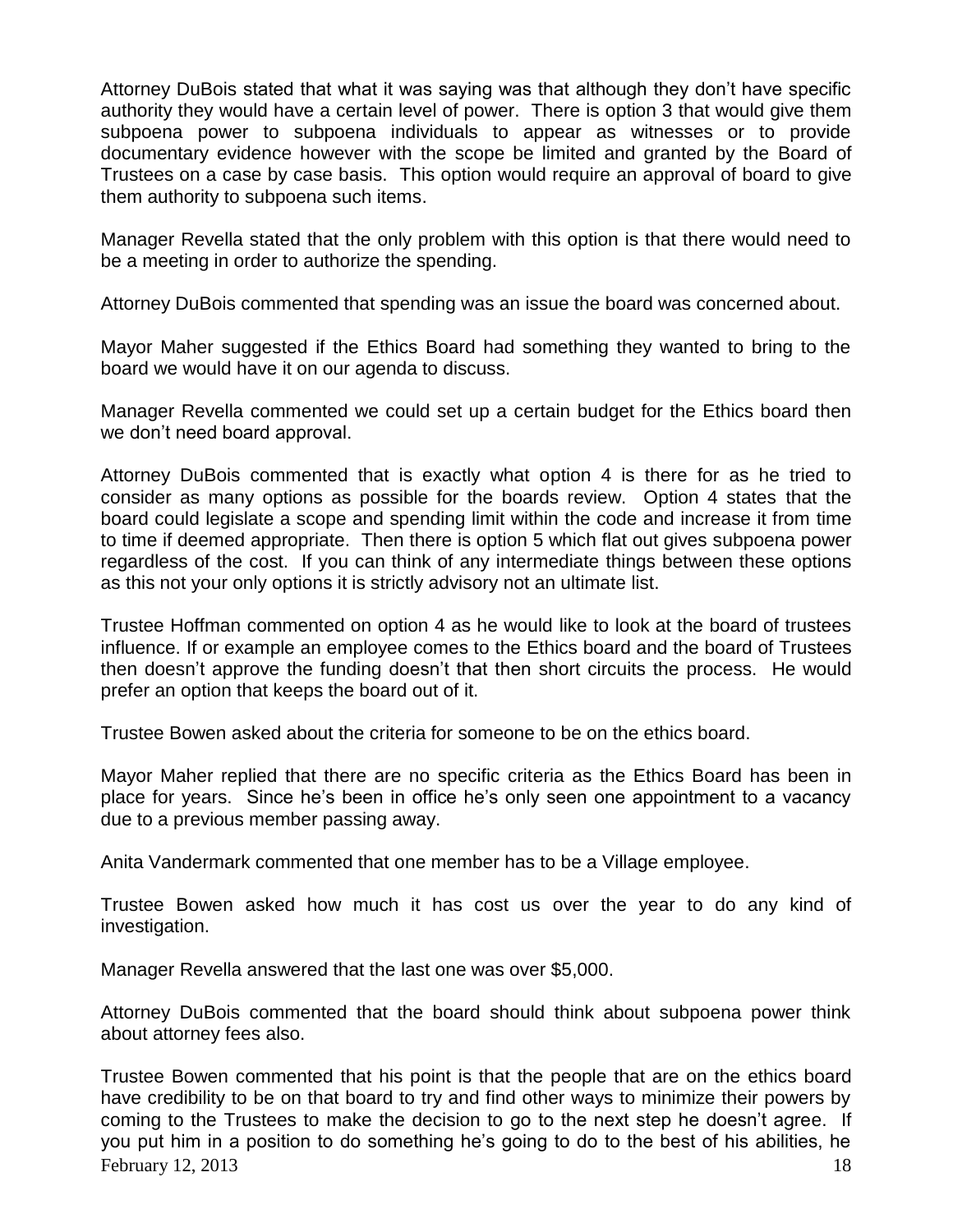doesn't need a dollar sign I am going to tell it like it is and disagree when its wrong and then we can move forward. To bring this all into play we would be trying to dilute the ethics of the folks who are in this position to pass the buck to someone else to make the decision.

Mayor Maher stated that it was trying to give them the ability to have the resources to get the best answer so they can make the best decision.

Trustee Bowen asked how many times that has occurred in the last 20 years.

Mayor Maher answered that because our current law doesn't allow it, whenever it did occur it shouldn't have occurred which is one issue. But it wasn't in the law so there shouldn't have been the ability to conduct investigations because the law didn't give them the power to do so.

Trustee Bowen said that if you were to sit me down with information and I gather the info I am going to make a decision.

Mayor Maher replied that was the problem, without this law they can't get that information at all. They can tell someone to come to the Ethics Board but they can't force them to come so how are they supposed to make a decision if we don't provide them some sort of means to get people there.

Trustee Carley stated that he felt what we should have done in his opinion was asked the Ethics Board to provide examples and proof as to why they needed to do these investigations.

Mayor Maher clarified that what he was saying that at some point in reviewing this process he wanted to see the reasons from the Ethics Board as to why they wanted these powers in the way of examples of different cases they wanted this power but didn't have it, and you are saying we didn't get this information, is that correct?

Mayor Maher asked if anyone else felt that way and if we wanted to get those questions answered prior to moving forward on this issue.

Trustee Hoffman felt that information was provided in the letter from the Ethics Board back in November.

Trustee Carley said he wanted specific examples and that didn't take place.

Trustee Bowen agreed that the Ethics Board has a responsibility has the information to bring something to them and they should have to make a decision. With something or nothing and the rumor should be set down with 5 people and we say tell me from your ethics and your experience and knowledge to make a decision.

Mayor Maher commented that you could be the most ethical person in the world but if you have no facts of the case or information how can you make any kind of decision.

Trustee Bowen argued then how are they believing the rumor.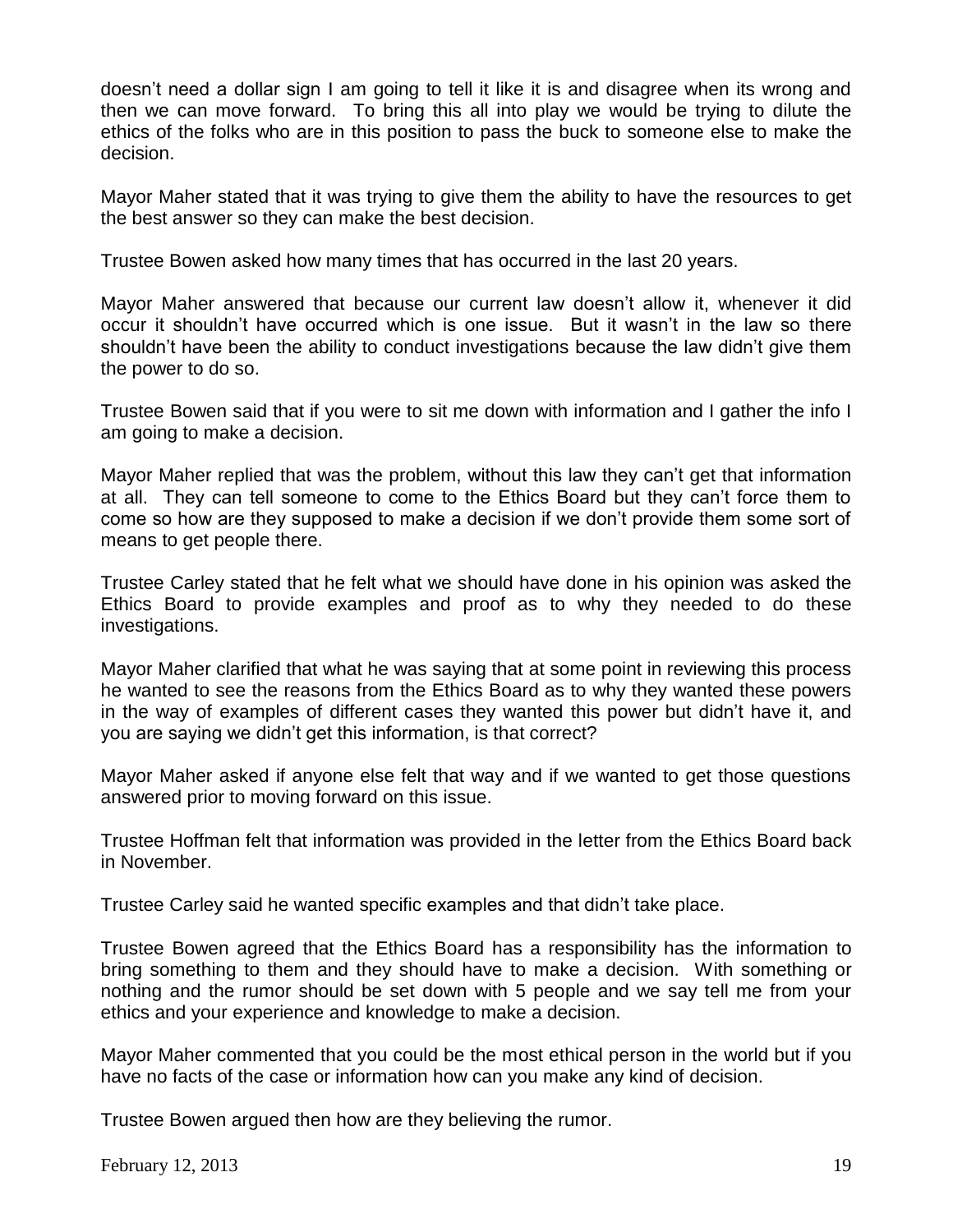Trustee Carley feels that the burden of proof is on the individual. That's why he so strongly feels this way. Because we are going down this road he would prefer another option. He would choose option 1 none.

Trustee Hoffman didn't want to discourage this discuss but that we still have to go through the process we have in place which is to draft a local law and then we ask people to come to 2 or three meetings in the form of public hearings to discuss oppositions etc.

Attorney DuBois commented that this was just the structure of the discussion leading to that process. In order to put this into black and white because it was so confusing due to so many factors he needed to have this type of discussion to know the specifics of what the Board wants.

Trustee Carley said that he agreed but that he was bringing up a point about the format to keep going. He would like to hear examples about why we need that added and we have to listen to everything, we can't just go in one direction we need to show all pros and cons. If not, then why we are having the discussion?

Deputy Mayor Rumbold said that when we first started talking about this she asked what the Board deems the purpose of an ethics board as. There needed to be a place that people could go to be heard and have someone listen to an issue that they have with an employee or elected official. Currently they are unheard or ignored. In her opinion we need to move forward for them to have a place to go. They have not had millions of issues over the years but if you are going to have this place for them to go lets not make a mockery of that place and say lets bring it before these people and then they can't do what they need to do in order to determine the outcome. Give them a place where there is a resolution or not. Otherwise they might as well write a letter to Anne Landers but only they will be doing it in person. We really have no power to do anything about it. We heard you but go home we heard it and can do nothing about it. We need to allow them to do what they need to do and we aren't giving them any power or authority to bring people in.

Trustee Bowen asked if they do have power.

Trustee Carley argued that the people have other avenues to voice their complaints. As a public official, doesn't the Village Manager have an open door policy for complaints or issues? Isn't it his responsibility to seek those out? If he received a complaint concerning an employee with an unethical statement if you find a DPW worker is doing drugs in his car and someone sees him, let's just say that I see them what is going to be done about it? He feels the Village Manager should be told and he should be able to deal with that issue. He strongly believes that there are several avenues if they feel they can't trust the board or the Manager as well as they can go to the Police if they feel they need to. If they can't trust any of them we have problems bigger than an Ethics Board. That's why we have different laws so that people can voice their complaints. We want the Ethics board to hear their complaint instead where he feels it should be to the Village Manager and then the Board after that.

Attorney DuBois stated that Manager Revella is an employee and not an elected official so he can't hear certain complaints.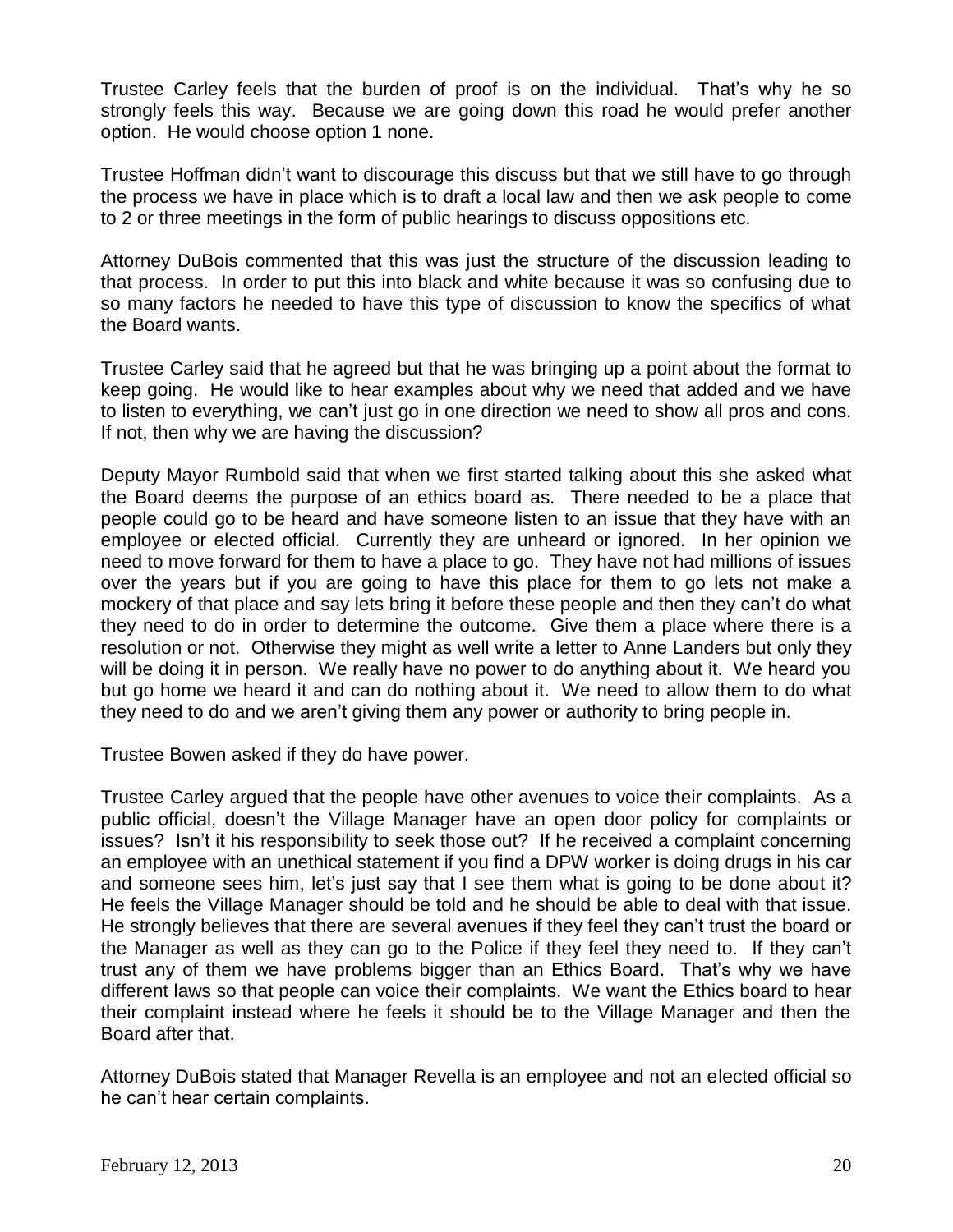Manager Revella commented that would mean having to convene a board. It can be difficult to bring to the Board as he is employed by the Village board. There are times that a boss has issues but he can't go to that person to complain. There are whistle blower laws for these events and that is a Criminal case.

Deputy Mayor Rumbold commented that Chief Holmes doesn't want to hear about non police matters. What she is talking about is a place where people can say this Village official did xyz and the Ethics Board will decide. They are the ones who elect the elected officials.

Manager Revella stated that an individual can listen and then they can make the decision off of that.

Mayor Maher commented that this is a recommendation as to what they can do or we can give them the ability to do that themselves that is what we discussing and its challenging to discuss but we've been asked to discuss it and it's important and we need to come to a resolution.

Trustee Bowen asked what happens right now when something happens.

Manager Revella stated that the individual who has the issue is the only one who can go to the board. If you did something or you are going to do something wrong is the only way right now that it can be brought to the Ethics Board.

Mayor Maher stated that right now there is no mechanism in place for the Ethics Board even it if has happened in the past when it shouldn't have to go to them and say this is wrong.

Trustee Bowen asked how do they get the complaint.

Mayor Maher responded that anyone who goes to the Ethics Board so by way of a  $3^{rd}$ party.

Trustee Bowen asked by way of rumors?

Attorney DuBois replied no and then further commented that right now there is no formal complaint process. Right now it's just you come to the Ethics Board and say, hey I'm a minority partner that is going to contract with the village is it unethical if I vote on it and I'm a share holder. We are talking about the grey area stuff where you are acting in good faith but you need an opinion from the Ethics Board that they should do something or not. Right now there is not process, it has happened, but the complaint has been brought but they have no authority to do anything. So the question is do we want them to have that power?

Trustee Bowen suggested we set up channels for complaints to be brought through. If they get it and they need additional they should be coming back to the Trustees.

If it can't be dissolved by those Ethic board members after channels has been put in place and followed. They review a summary of what action has been done and in conjunction with showing me some kind of history like Willie was talking about.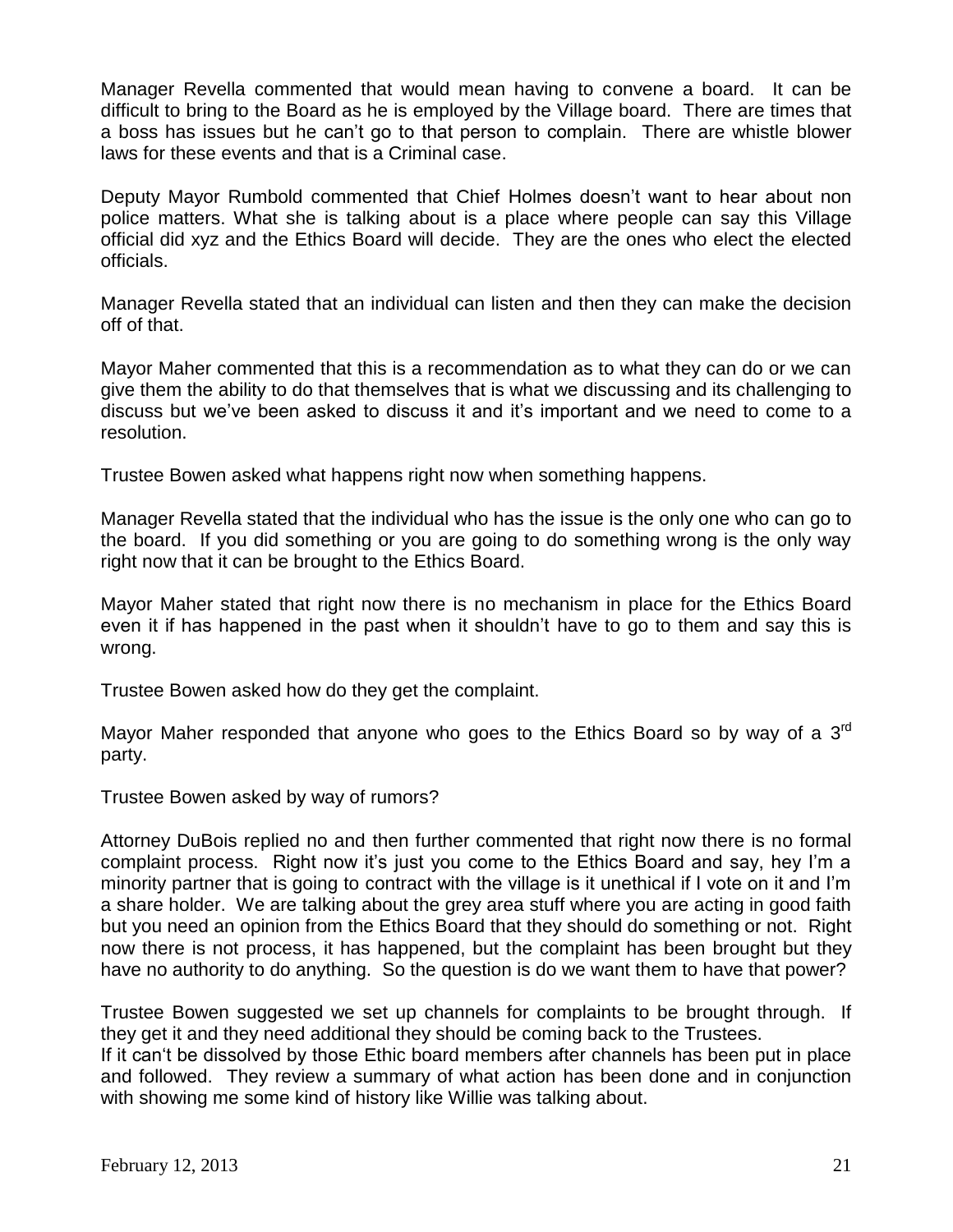Attorney DuBois asked to clarify if Option 3 is what he would rather see where they have subpoena power but have to get the approval from the Trustees to actually use it.

Trustee Bowen replied that he was saying to let the Ethics board handle it but if they need additional they come to the board but not specifically subpoena power.

Manager Revella asked if he was referring then to color of authority.

Attorney DuBois clarified he was basically looking at option 3 which give them the power to do what they have to do without any authority. If you chose to leave it the way it was and all they had was the color of authority then there would be no laws in place to even allow the Board of Trustees to give them a budget or a spending limit in order for it to go further. Essentially option 3 gives the Board of Trustees the power to give the Ethics Board the power. They don't have any initial specific power to subpoena or to do investigations that involves spending money.

Trustee Bowen feels that the decision can be made by that board.

Mayor Maher commented that that is not the case and the Ethics board is requesting more authority and ability to find information. If they are in a position to make a decision as an Ethics Board they want to be able to do that to the best of their ability with the most facts. It's not fair to them to say you can make a decision based on the fact that you are the Ethics Board as opposed to giving them the authority to say that this person needs to come to the Ethics Board to answer questions and give evidence so that they can make a decision.

Trustee Bowen stated that they have no history of this need then why do we have to say this.

Trustee Carley suggested we add another option. If the Ethics Board can't make a conclusion then they take it to the Village Manager and let him make the decision.

Deputy Mayor Rumbold commented that even though they were acting with no authority in the past they were told by previous council members that this is what they could do; certain individuals were asked to come to before that Board and that person refused and the Ethics Board made a decision without that information. They couldn't get someone to give them a statement about what actually happened. There is a past incident where this happened.

Trustee Leonard strongest asset of the Ethics Board is that they are independent away from the politics or whatever that would encourage people to go before them. The other question he had was what is the format to submit a complaint. Is it in writing or is it verbal?

Attorney DuBois answered that there is none right now. That is up to the board at this point.

Deputy Mayor Rumbold stated that in the past it has been in writing in delivered to the clerk. Letter from to clerk and then to Ethics board.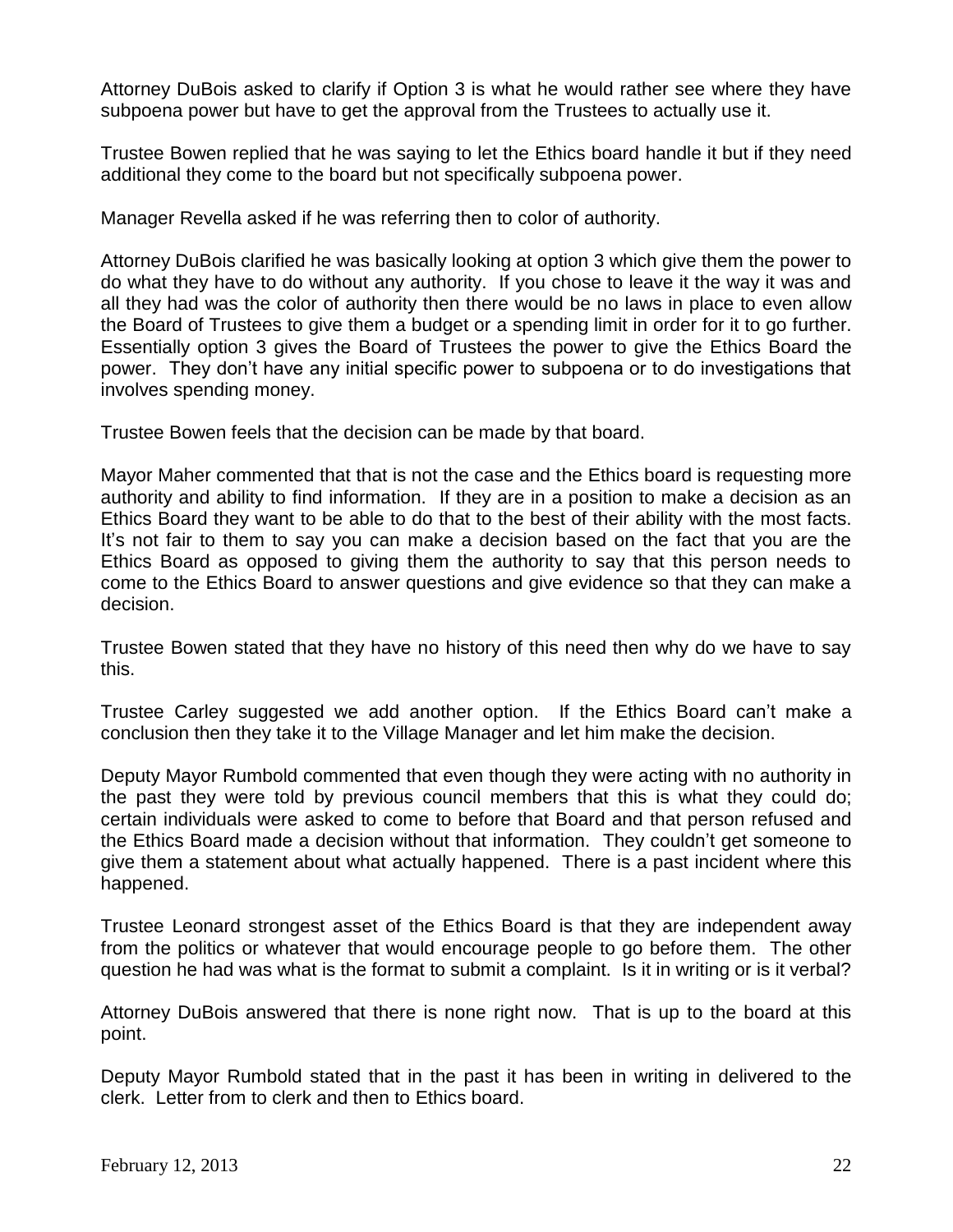Trustee Leonard stated he felt it should be a sworn statement not a verbal complaint. The other item is that he believes that option 4 is the best option because it allows the Ethics to maintain their independence from the Board of Trustees to go ahead with an investigation to be only limited by the amount of money they could spend which we could set and then have the option to come back to this board if they need more. That way it keeps Trustees out of the Ethics board discussions.

Mayor Maher asked that each Trustee weigh in on the option they would prefer for Investigative power: 1-6 or village manager.

Trustee Leonard would like option 4.

Trustee Bowen would like option number 1.

Deputy Mayor Rumbold would like option number 4.

Trustee Hoffman prefers option 4.

Trustee Carley prefers option 1.

Trustee Mishk would like option 4.

Mayor Maher likes option 4.

Attorney DuBois commented that moving onto the standard of proof. Which means how much doubt is acceptable? The request from the Ethics Board in the proposed law is clear and convincing. So think of a percentage where 0% you completely disbelieve it and 100% you are beyond a reasonable doubt or 99%. By preponderance of the evidence more than half sure that it happened 50.1% that it happened that is one standard of proof. Beyond a reasonable doubt means you are 98-99% sure. And clear and convincing is in the middle somewhere which means that you are 75-80% sure that it happened.

Mayor Maher asked if that was open for interpretation by the Ethics Board.

Manager Revella stated that the Attorney should advise them about the burden of proof.

Trustee Leonard asked if he was proposing we give these guidelines to the Ethics board.

Attorney DuBois answered yes, the proposed law from the Ethics Board uses clear and convincing. It is up to this board to reduce that or not to mean they are just more sure than not that it happed or increase to beyond a reasonable doubt.

Trustee Leonard would prefer clear and convincing.

Trustee Bowen asked if super majority was the same.

Attorney DuBois clarified that a super majority means that 4 out of 5 Ethics Board members would have to be 80% sure individually to vote yes.

February 12, 2013  $\qquad$  23 Deputy Mayor Rumbold would prefer beyond a reasonable doubt.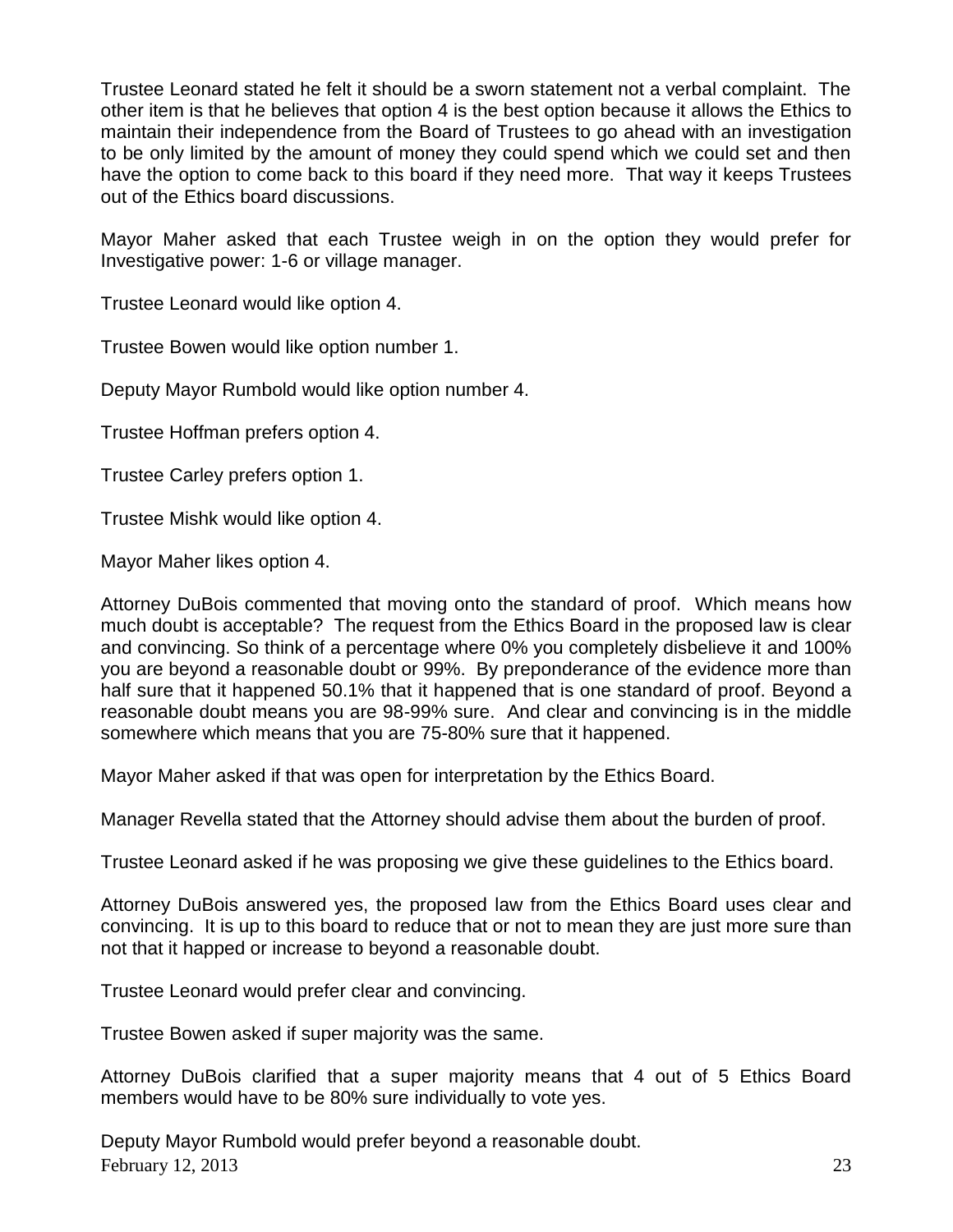Trustee Hoffman would prefer clear and convincing.

Trustee Carley prefers beyond a reasonable doubt.

Trustee Mishk would like to see clear and convincing.

Attorney DuBois stated that so now we have 4 out of 5 members that are convinced by 80% that conduct occurred. The questions now is do they have the authority to institute a penalty. Option 1 is no and then option 2 would be to make their decision available to and to make their recommendation to either the Village Manager or the Board of Trustees. The reason he put either or was because if we are talking about an employee who is under the purview of the Manager that would have some bearing on who you would like to institute the penalty. The board of Trustees may want to have the board do it or the Manager himself that approves the penalty. Finally, option 3 is to have the Ethics board itself vote itself or some combination thereof.

Maher would recommend it goes to the Manager and the Trustees.

Trustee Carley would prefer none.

Mayor Maher asked what the possible penalties are, a fine?

Attorney DuBois confirmed yes but not one more than \$250 in the Village of Walden but he has also seen other Villages that have authorized fines up to \$10,000 if you really are inclined to have an employee fined that much he can double check that and find out if the board even has the authority. Other penalties would be removal or suspension from their position.

Manager Revella clarified that you cannot remove a Civil Servant from office without a hearing.

Deputy Mayor Rumbold asked if there are any other kinds of sanctions such as censure.

Manager Revella added perhaps a class or counseling specific to something.

Trustee Carley would like the option of no penalty.

Mayor Maher asked if we could give the authority to the Ethics board to give anything as a recommendation.

Attorney DuBois confirmed that only the Village Manager or Board of Trustees can give a penalty but that the Ethics Board could certainly make any recommendations they saw fit.

Mayor Maher stated that moving forward from here we will definitely speak to the Ethics board to get specific historical information about why they feel we need to have these changes which is very important and then have Attorney DuBois prepare a new draft of the law for the board to discuss at the next meeting.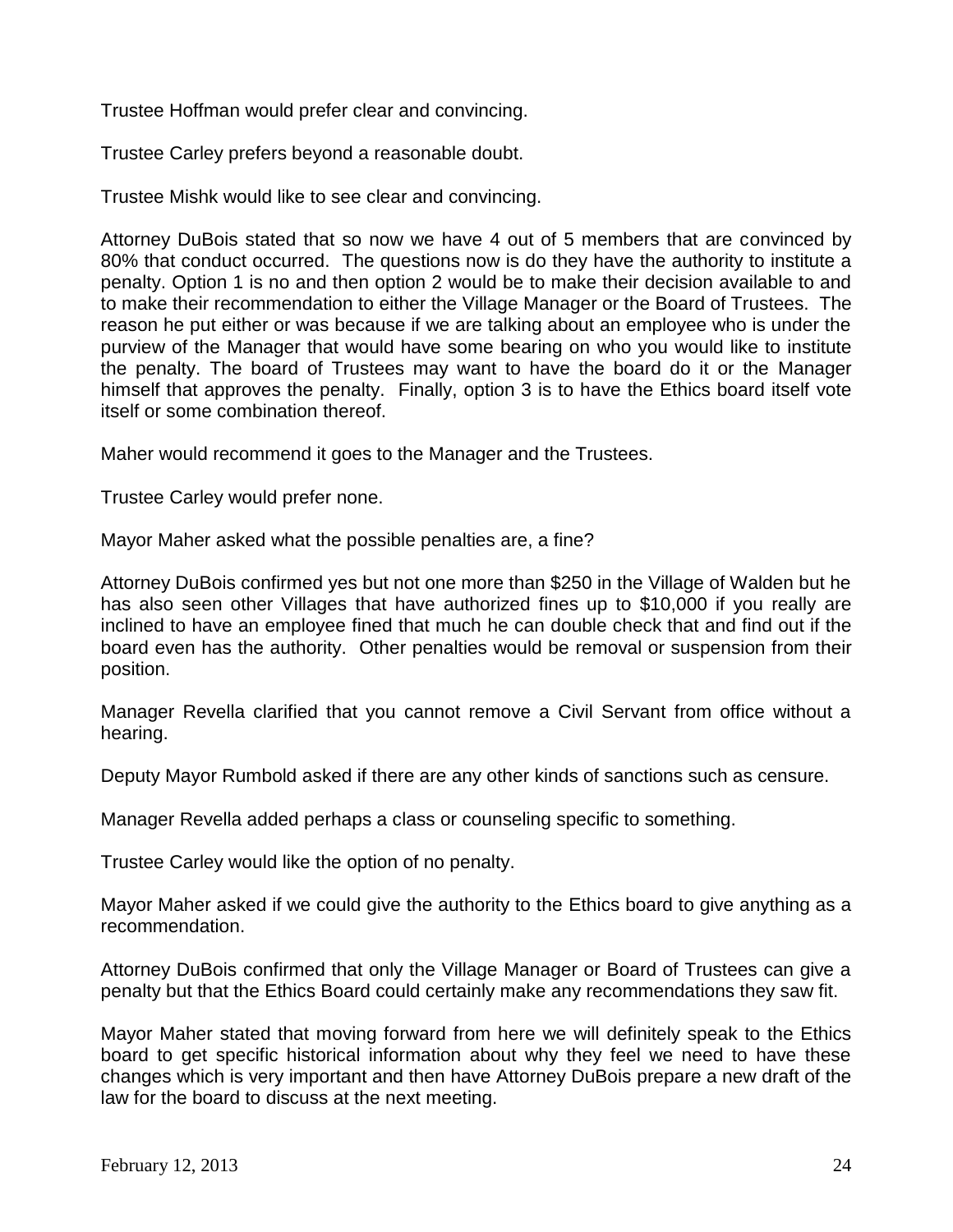### **Tow Truck Rates**

Manager Revella worked with Chief Holmes to send out requests to municipalities to see if they have any kind of policies in place that sets a rate for what a tow company can charge someone who is towed at the Village's request. This comes into play often during snow emergency when a car is still parked on the road when we are trying to do removal and they get a ticket. When they still doesn't remove it they then get towed so we can plow and make the road safe. Right now there is no regulation as to what that company can charge that individual. Chief gave a sample from the City of Newburgh law and made a little cheat sheet that highlights the areas of the law.

Deputy Mayor Rumbold clarified that this would where a company can opt out to be in the pool.

Manager Revella stated that yes, when they come in to get their license this would be a condition that they would have to agree to that they will charge these rates.

Trustee Hoffman clarified that this would be as a condition of the license they have to charge our fees, correct?

Deputy Mayor Rumbold asked how a consumer knows if they are being charged the right rate.

Manager Revella responded that just like any other fine we would have to get the word out and advertise as much as possible that these are our rates. We do have some people who call to find out where their car is and they call the Police Department to find out where their car was and this sheet could be right at the Police Station to let residents know the rates. Usually people call the Police Department first as they are thinking their car was just stolen. There is a company that has been gauging a little bit so we want to be careful of this.

Mayor Maher Deputy Mayor Maher asked if this is this something that we can ask if this is something we can give to them that they have to post at their store so the consumer can read it.

Manager Revella replied yes we would ask them to post it as part of our agreement along with the rotating schedule of companies that are authorized in the Village. It could be a requirement of the permit.

Mayor Maher stated that we can't make them but if they want to be part of our program it could be a requirement of the Village.

Manager Revella if they don't want to follow the guidelines then we don't have to call them. There is a list of companies that have come and gotten their licenses through the Village to do the towing and we rotate who we call through that list.

Trustee Carley asked who comes up with that list.

Manager Revella replied that the permitting process is done through the Police department currently.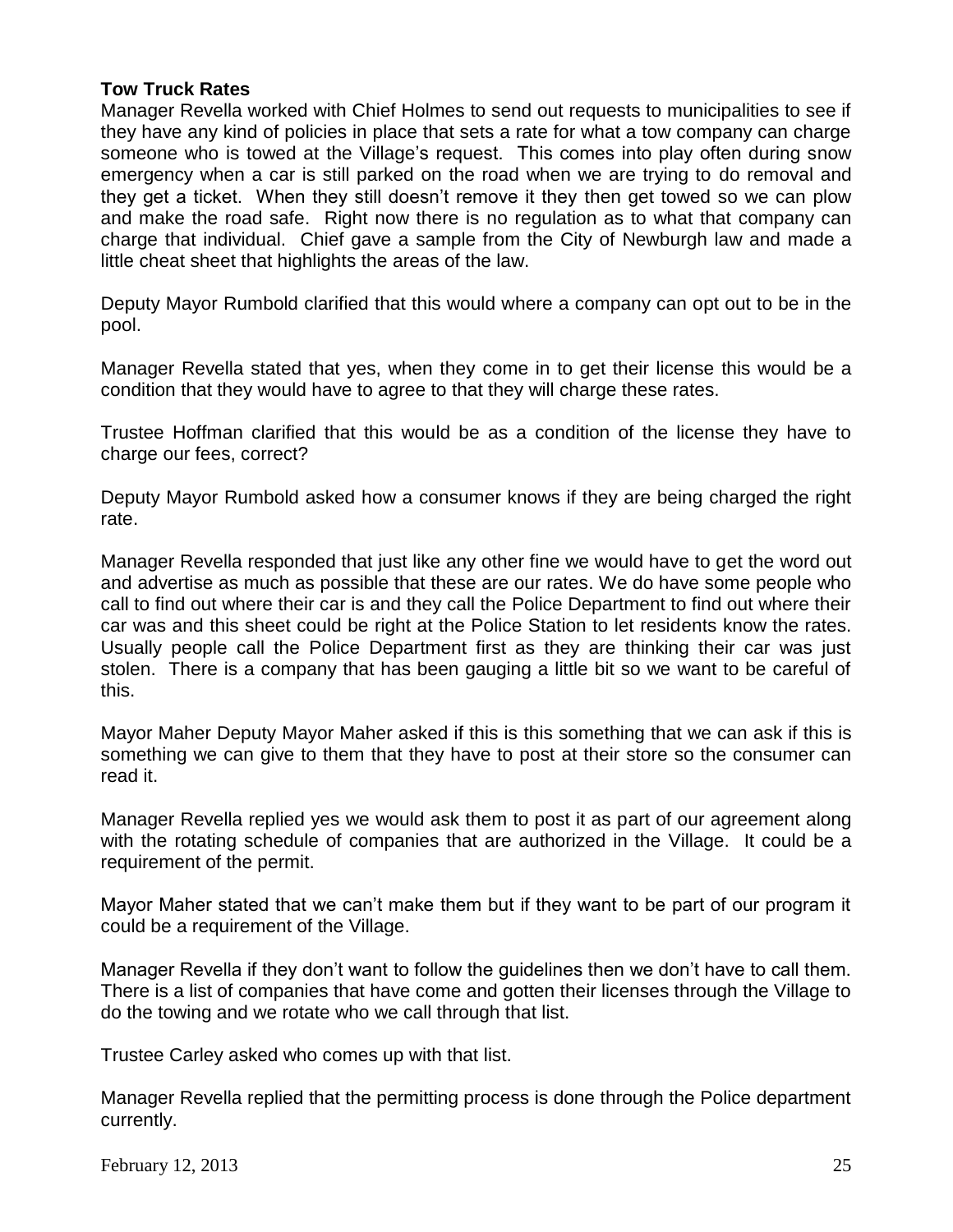Trustee Carley asked if the Police depart goes and checks that or is it subject to inspection.

Manager Revella replied that it is subject to an inspection which is where we can be sure they are posting our rates also.

Mayor Maher asked about the rates. Can we get estimations from the businesses?

Manager Revella replied that they are lower than what we have.

Mayor Maher confirmed that if these numbers are lower than their numbers are they too low do we need to ask around.

Deputy Mayor Rumbold commented the Chief has asked around and is in favor of what we have in front of us.

Trustee Bowen asked where the cars are being towed to.

Manager Revella responded wherever the company is located.

Mayor Maher asked if they were all located within the Village or how far are they away.

Manager Revella replied that they are all not more than 15 minutes from the Village for the benefit of the resident so they don't have to travel more than 15 minutes out of the Village without their own car to retrieve it. The closer the better.

Trustee Hoffman asked how many companies we have on the list approximately.

Manager Revella responded approximately 8 now. There's Kens, Quality, Al Valks, Wallkill Auto Body, K & S, and Classic which is 7.

Mayor Maher asked the board if they wanted a draft of these changes like this to our local law for discussion at the next meeting.

Deputy Mayor Rumbold asked what the licensing period end is and are they rolling licences.

Manager Revella responded no they are renewed every year he believes around our fiscal year June 1<sup>st.</sup>

Trustee Hoffman recommended we also send a letter out to the current licensed places to see if these rates are sustainable and have Chief here to talk about it at the next meeting.

# **Speed Zones around schools**

February 12, 2013  $\frac{26}{26}$ Manager Revella explained that currently there is only school speed zone in the front of the Elementary School and in front of MPB School not on the side. Perhaps if the board agrees there should be speed zones on other sides of the schools. Especially the back of the Elementary School where they go to pick up the buses in the afternoons and some parents actually drop their kids off in the back of the school and even some kids go in through the back for breakfast. Chief agrees that is should be reduced to 15 MPH on the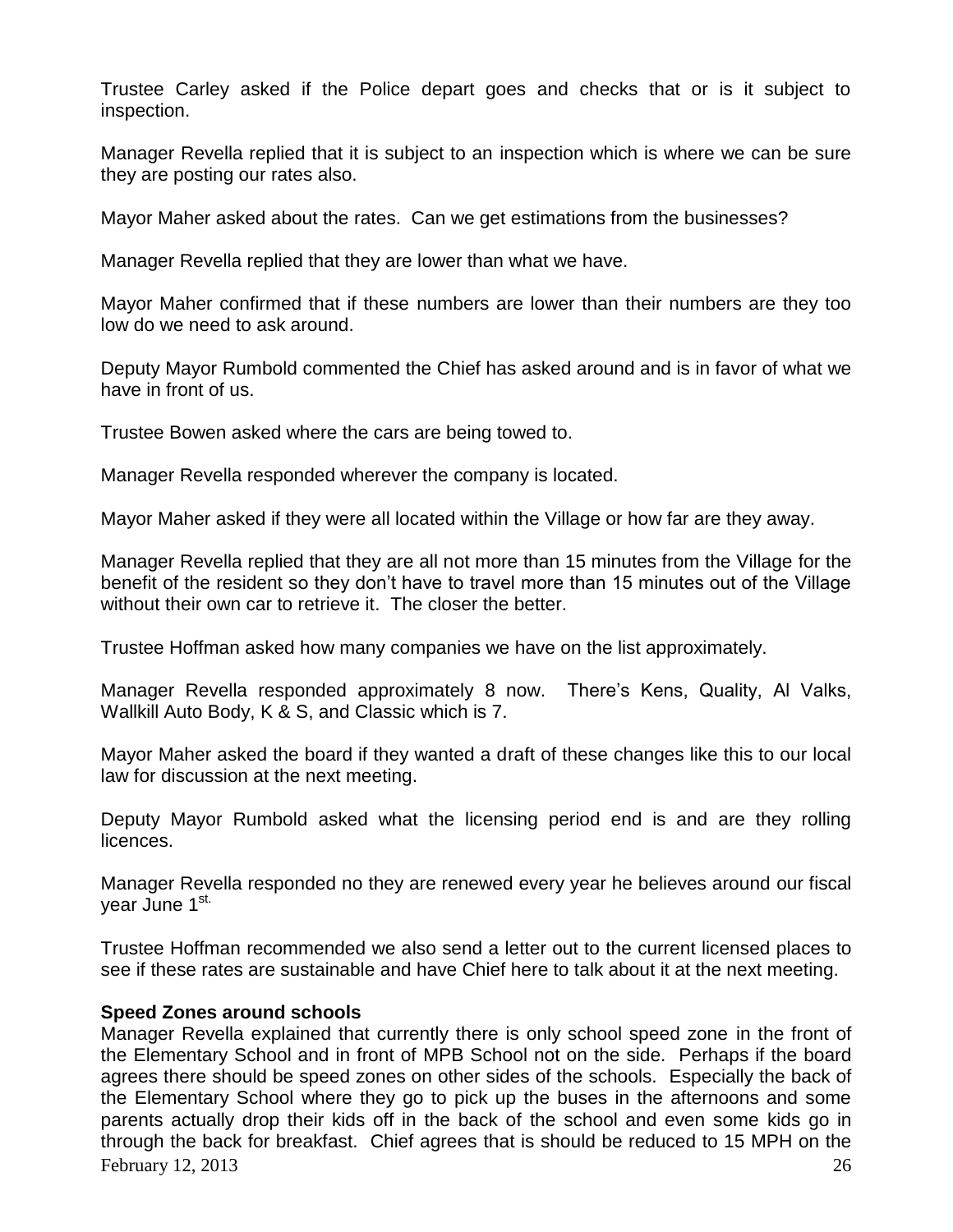side and in the back to make it a little bit safer for the kids. We also discussed the same thing on Bradley Lane to make that a school zone there as well since that is the exit and entrance to the school and make that zone go the whole length of the school there during school hours.

Trustee Carley commented he thought it was adjacent streets as well.

Manager Revella responded not in our code at all right now.

Trustee Carley asked if there was any down side.

Manager Revella replied not that he could think of. We need to slow down traffic in these areas ideally. Right now on Route 208 it's currently there and there are a lot of tickets going down that way now but on the side it would be helpful as well.

Trustee Hoffman responded that he felt it was against school safety and asked if it would only be at certain times.

Manager Revella replied it would be during school hours. We did have someone doing 40 in a 15 over here recently so it wouldn't be an issue. Obviously the playground is open and the ball does sometimes go into the street and in the back there are 2 playgrounds so that's even more of a concern.

Mayor Maher asked if Manager Revella could supply streets and specifics.

Manager Revella will get the streets, exact dimensions, and the hours for the next meeting.

Mayor Maher asked if we could put this on agenda and have Chief here as well. Is it possible that we can just say streets around or surrounding school properties?

Deputy Mayor Rumbold confirmed that this zone would not be in effect during the summer time or holidays.

Manager Revella responded that he was pretty sure the code stated School days and from specific hours. It is defined but he doesn't remember the wording.

Mayor Maher asked that Manager Revella would most like put up signs to that effect in those areas. He also commented that the zone would not be used as a deterrent for speeding.

Manager Revella agreed.

Mayor Maher asked Manager Revella to get the specifics and put on the next agenda.

### **Public Comment**

February 12, 2013  $\frac{27}{27}$ Nannette DeGrote, 80 North Montgomery Street, thanked the Board for the lighting on the bridge. She also commented that she loved the bathroom color, nice and neutral and not mauve. A few years ago the board was discussing taking out the fluoride from the water. She realizes it was voted on a few years ago and she wasn't concerned about it then as she didn't think it was a big deal. Recently she started looking into it and after some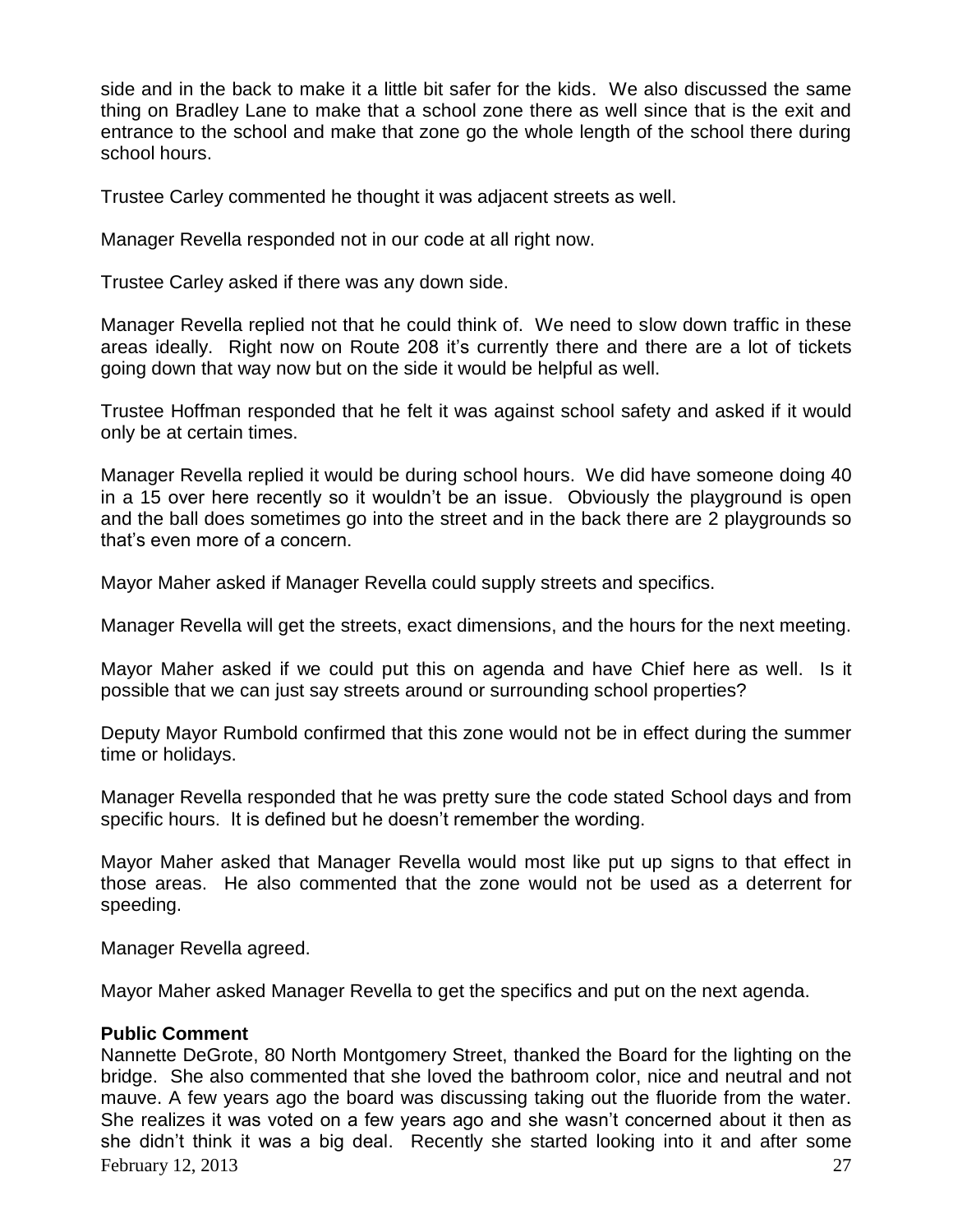research she feels it is really extremely not a good idea to have it in our water. Knowing it was voted already by the board she actually called DPW and asked if we were adding fluoride to the water. They must have been confused at the time as they stated no but it did in fact happen later on. Now it's voted in but she thinks there has been more research that needs to be looked at by the Board as there are a lot of health issues with respect to this. She asked what she has to do to get this back on the agenda.

Mayor Maher responded right now is how you bring it up. Budget time more specifically is when this board has to vote to expend funds that are suggested to put materials in for the fluoride. He would certainly personally make her aware of when those dates and times are and if the Board feels it should be brought up for debate again can be determined at that time.

Nanette respectfully asked the Board to strongly consider taking this issue back up again.

Mayor Maher replied that also, any 2 trustees can have it put on the agenda.

Deputy Mayor Rumbold commented that periodically new research would come out and it was introduced in the minutes by herself to the Board. There is proof of this new research documented in the minutes.

Nanette commented it is important to consider because it's the only element that medicates people that is being introduced to our water. Chlorine treats the water not people. Fluoride helps with tooth decay and in all actuality it does not have any effect on tooth decay which a 2012 study proves that fact. The Village has no right to medicate people without their say so. Fluoride is not a necessity to the human body and it cannot help with disease. Simultaneously the lack of it doesn't harm them either. Other issues the introduction of Fluoride has shown that people who have been exposed have continued ulcers, tooth disease, and even thyroid disease. This is a huge epidemic and the fluoride makes it worse. Where does it come from; a fertilizer industry so it's helping them not us. Additionally, it is a synthetic element we are using and not a natural fluoride. The synthetic fluoride that is being introduces has arsenic in it and there is no purpose for using the fluoride as a cleaning process. Lead pipes can give more chance to get poisoned than not having fluoride in the water and this formula fluoride is a problem. She is asking the board to think about it and do some research and look at both sides. There is solid evidence against using fluoride. 97% of the country doesn't use it and now Canada completely doesn't use it at all. Topical usage is one form of usage and is completely different but ingestion is another and the public should not be forced to have this in their water. We need to also be aware that our low income families are more susceptible to the damage this can cause.

Trustee Carley asked if she had talked to the Department of Health about this topic.

Nanette replied no but that she will.

Trustee Carley commented that sometimes independent studies can be swayed one way or another to make decisions appear favorable or not favorable.

Nanette responded that she understood but didn't feel we should be relying on government research to tell us either.

February 12, 2013 28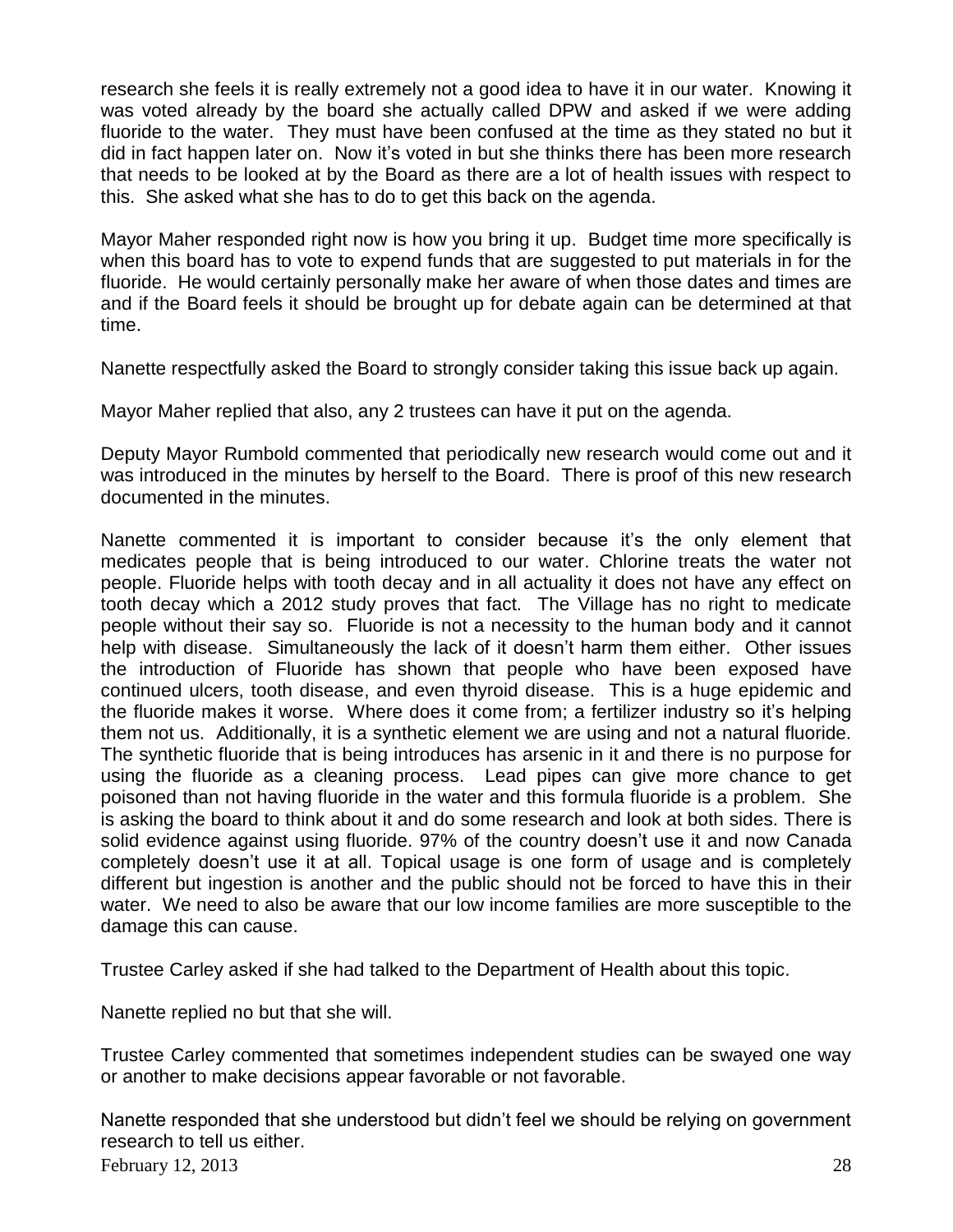Trustee Carley commented that he understands what she was saying he was just trying to say that it is a bigger criteria to use the Department of Health findings versus an independent health study that may not be evidentiary in its findings.

Nanette replied that even looking at independent studies the government has it hands in everything and are able to sway things their way. She feels we can make our own decisions based on the evidence and the facts.

Jessica Metzger, 4 Gracewood Court, commented that she did not know enough information about the fluoride to answer Nanette's questions. She asked if the board had voted to amend to put the fluoride back in the water. Not amendment once the building is done? She asked if conversation has started up again as she recalls about 2 years with a proposed resolution and nothing has been done with it. The discussion was good to hear and she is glad that Nanette brought it up for the Board to consider. Our snow removal is second to none and it looks amazing and gives great pride if you take a moment to see other areas not doing this. It is such a great idea. The discussion about 3 attendants at the teen center; she feels it would be a good time since the park is closed for the season and before it opens again to consider, well at least 2 of you can put on the agenda, the idea of moving the skate park to Wooster. There are 3 attendants there now and she feels it will be a better site for it. Thanks to Trustee Carley for being our school board liaison. It is huge to have someone come back with the information to share with the public and educate us and be knowledgeable about how to move forward. As far as the Ethics board there was no discussion tonight about council. Does it have a separate council? It is on the list but was not talked about it yet, is there a reason that is not being discussed?

Mayor Maher replied it was discussed over the past few months of meetings.

Jessica continued that the Board didn't discuss it even though it's been asked for but not heard. Moving forward it's important to educate all of our employees and officials how not to violate ethics. Perhaps they should be taking continuing education courses as many companies have their employees do this, even in my own job I have to take a certain amount of continuing education. The Village should reach out to in the industry to let employees know what the ethics board. As far as I know each employee only has to fill out the code of ethics form but they fill it out only when they are first employed. Maybe that is something you want to consider doing every year. It lists what is expected of them and that way everyone is informed. No one can not know what it is. An Ethics board shouldn't be an ethics board it was just thrown out there should explore future and past no penalty but should have more power in her opinion. The Ethics Board is an entity that holds everyone responsible if someone has an issue. She can say she saw so and so on the internet using Village property on Village time and nothing has been done no one even knows about it and that was a solid concrete video. She agrees that the public needs somewhere to go where they know something is being done and feel confident that the people they are talking to are not out having dinner the night before with someone who is supposed to reprimand them the next day. It needs to be a place to go to voice their concerns with employees and board members. She also feels that no one should penalize anyone. There would have to be rock solid evidence to penalize someone or it's just a joke. Furthermore, it would be a good idea to have an inventory of the meetings. There has never been a quorum which is always been an issue and there are members that are absent for a period of time. There should be a system in place to say hey you have not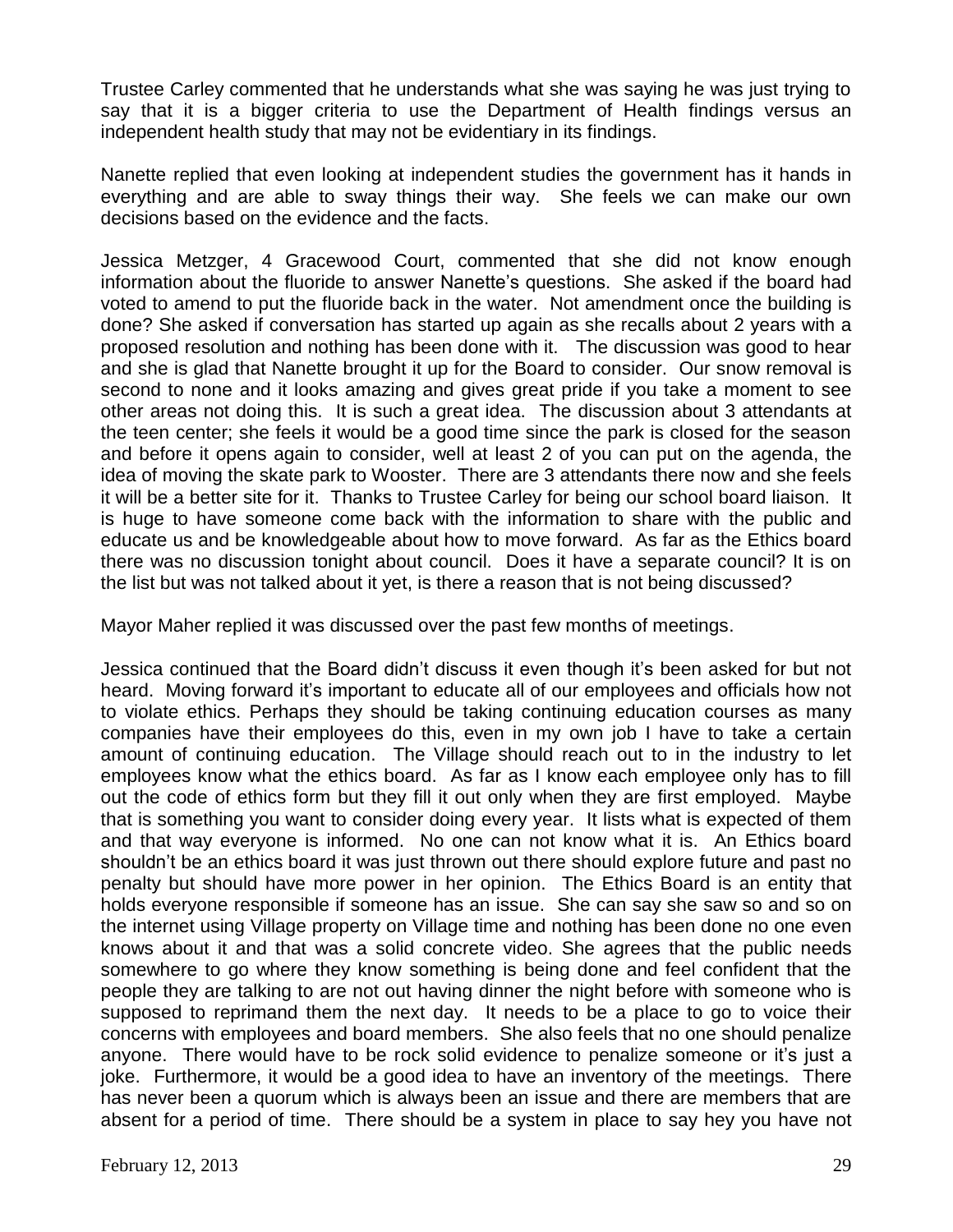been there can you still perform the duties. There is a whole scope of things conversation tonight is just a start not near where it needs to be but nice to hear the conversation.

Mary Ellen Matise, 21 Clinton Street, wanted to add to Jessica's question which was great about who establishes the Ethics Board statistics. Is it something on the state level or does the Village code establish the Ethics board and who is on it and their tenure etc.

Manager Revella stated he believes the board appoints the Ethics board members.

Mayor Maher agreed that the Board appoints. For example the board did appoint Billy Sweed.

Mary Ellen continued that she felt it should be included in the code. Her follow up question is about training. Zoning board and planning board have to go for training but what about the Ethics Board? Is it regulated by the state? Does this board operate like a jury? Just a group selected as a jury of peers? She is not sure that the state requires it but it should be looked into in detail. It's problematic too since 2005 been the same people on the board almost 10 years of the same people.

Mayor Maher responded that each time the conversation comes up when an individual's term comes up they say that they would like to stay.

Mary Ellen commented if the board is reviewing the process shouldn't the Board want to decide should we change it up a little bit? Or is longevity the expertise you want? Or would you want it more equitable and fresh opinions? Entrenchment becomes the issue there with who knows who and the issues too. She just feels it should be part of the discussion. Sue with regard to the water testing reporting that we have 2.2 naturally occurring fluoride how does that bring us to the EPA standard? Why would we put synthetic fluoride in if we are getting enough through Mother Nature? Hasn't the water department put enough in?

Deputy Mayor Rumbold commented that they have lowered the dilution EPA point is diluting the toxin but also the fluoride.

Mary Ellen asked what benefit are you getting if you are diluting that benefit. Perhaps it's an economic benefit for the fertilizer industry as they are the ones that are profiting on that. Thank you Nanette for so eloquently stating that earlier.

Becky Pearson, 167 Walnut Street, commented that at the last meeting she was asking about open government. She respects everyone and their positions but you are not going to like what she has to say. The discussion of the clerk and when it took place; she has looked and didn't find anything in the minutes. She heard nothing in January when she was at the meeting then and it seems that the board went into executive session and went back out with no public discussion. At the 1<sup>st</sup> meeting in December there was discussion about raises and things like that but there was no discussion in public about the clerk position. The board discussed a new salary at new part time hourly rate, but it doesn't say how much.

Manager Revella stated the clerk had gotten a raise before she resigned.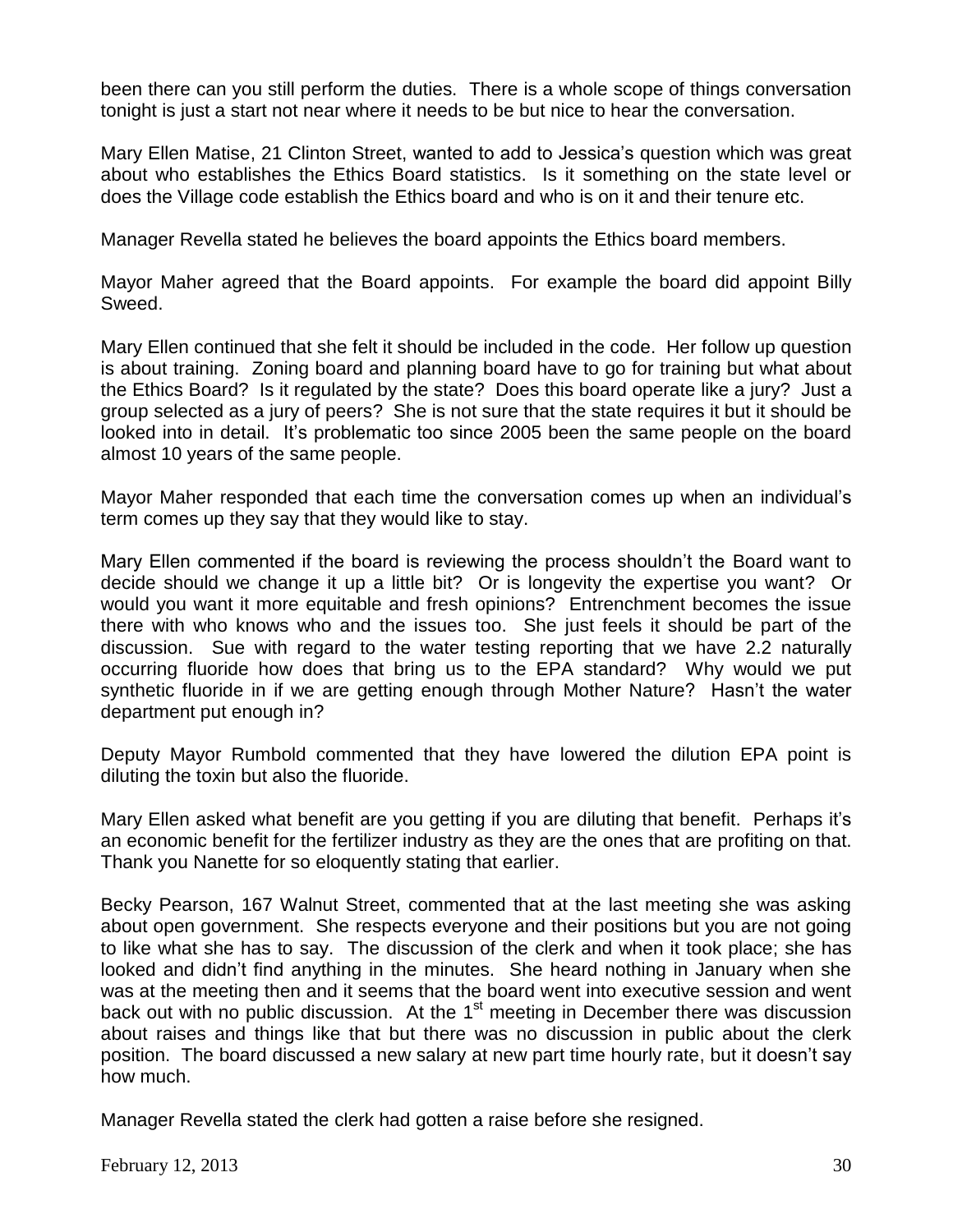Becky commented so it went to the new rate after someone resigned. She wanted to be clear that it was not about the person in the position it's about the discussion about the position that didn't take place. She has the ad from the paper for the clerk position that states that it would be a part time position with possibility of a full time position later on. That indicates to her that there was some discussion about this position but there needs to be some discussion about that somewhere outside the executive session.

Manager Revella stated that the exact wording of the ad was discussed outside the executive session on December 23, 2012.

Becky stated that was no listed in any of the minutes from that meeting.

Manager Revella stated that the executive board minutes only list the actions as the guidelines require.

Becky continued that she is frustrated about the situation and her frustration lead her to write to Robert Freeman about the Open Meetings law and the public discussion that she does not believe took place. He doesn't think it took place either. The gist of her letter was about the fact that there was no other public discussion. Everything was talked about in Executive session. Freeman stated in his response that the discussion regarding the creation of a position should be discussing in public to comply with the Open Meetings Law. To fill a position in Executive session would be more appropriate. Same thing happened with the creation of the Investigator position a few months ago that was done without public discussion. She also sent him a copy of the ad for the position and he did not feel that it was a proper notice of a meeting. She did this because of her frustration. New legislation about going into executive session and how you have really detail what it is you are going in there to talk about. It must be more specific not the generalized items you have listed on your agenda to talk about or it fails to comply with the law. The law states you can't just say you are going to talk about possible litigation, you have to say what that litigation can be between. It's important to reiterate that fact that being able to hear the discussion is so important for the public to hear. We have to vote people in and in the past, not saying now, the board was doing things behind closed doors and there was no open in public that complied with that part of the law. She said it years ago and she is saying it again that you have to hear what you are saying so we can decide to vote for you. Again, she does respect what you do but wants more public discussion. Thanks for listening.

Anita Vandermark, 76 Highland Ave, welcomed our new Trustee and our new clerk. She stated she missed Tara's comments about what's coming up in the Village. Friends of Walden Youth Yard Sale benefits the Village by providing what is needed in the parks. This is their  $8<sup>th</sup>$  annual yard sale please let us know if you have anything to contribute we will be happy to take it off your hands. Saturday, the day before, set up help is needed and are looking for some helping hands. Ethics board discussion happy to hear only been 4 months. Suggested the board look into what other municipalities are doing with their Ethics Code. There is a Walden Community Council Meeting at Walden Savings Bank 7pm tomorrow and anyone is welcome. Hometown Bank is currently collecting for the Walden Humane society. People can bring food or litter to donate through the month of February. Also there is a bake sale at Walden Savings Bank in conjunction with Jacobowitz & Gubits on Valentine's Day, February 14th.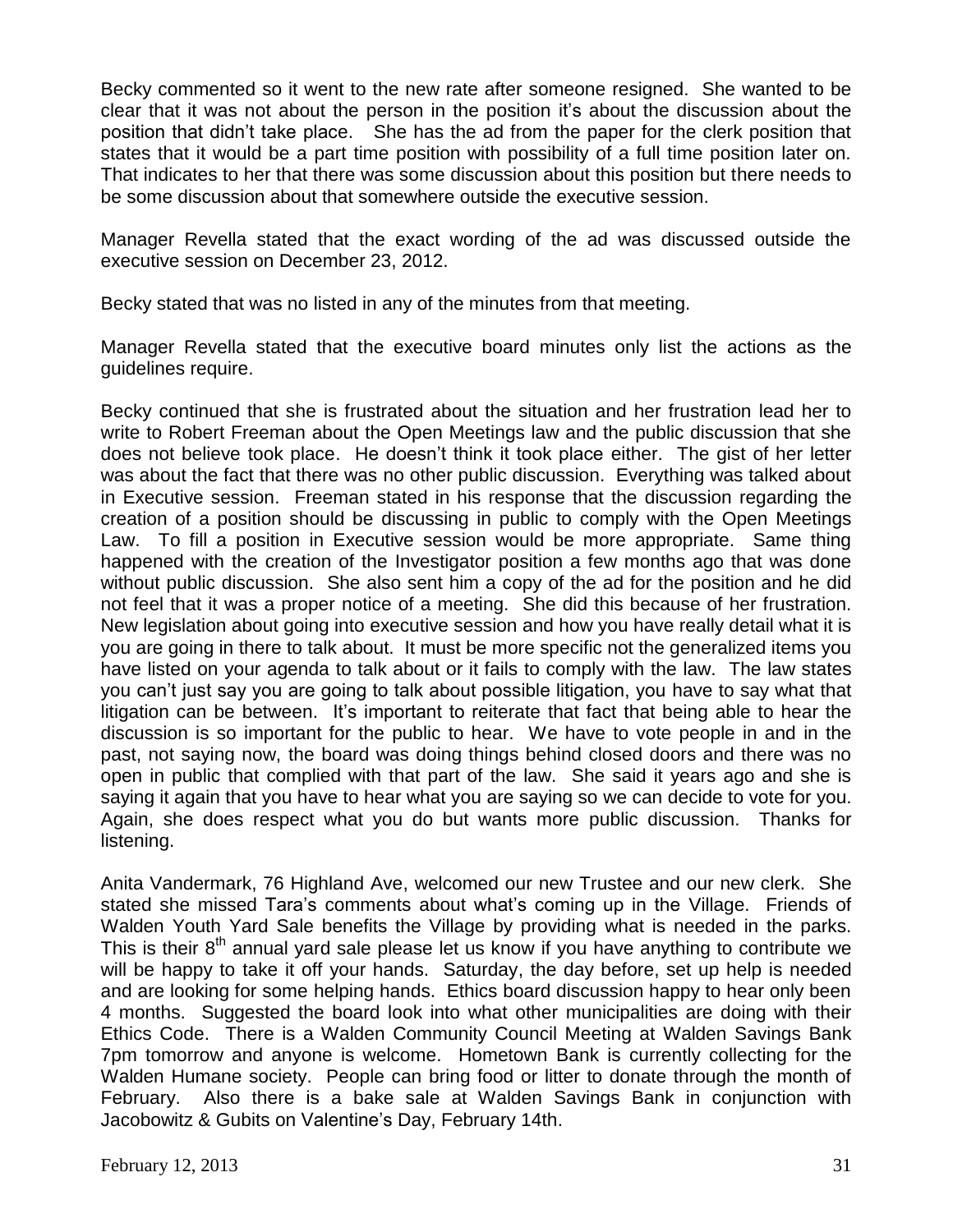Trustee Leonard asked Anita to encourage the members of the Ethics Board to read the minutes so that they can add to our discussions.

Brian Sebring, 84 East Avenue, commented about towing in the winter time charges were outrageous. Most operators refused to come in because they want their cost not what we want them to set. They are always busy during a snow storm. Why would you want to play the same game again that was played 10-12 years ago? Don't make them too low no one will come and the tow companies will win.

## **Payment of the Audited Bills**

Deputy Mayor Rumbold made the motion to pay the audited bills. Seconded by Trustee Bowen. All ayes. Motion carried.

**Correspondence** – Nanette DeGrote sent an email to all the Trustees about fluoride in the water.

# **Miscellaneous Comments from the Board of Trustees**

Trustee Mishk had nothing.

Trustee Carley wanted to add a comment about what Mayor Maher had brought up about getting the history of the numbers with regards to the towing issue. What Chief brought up is adequate and we should contact the tow companies based on these costs. He was happy to hear very good comments tonight. With regards to the Ethics board he is just looking out for the best interest for the Village and appreciates the discussion that we had and that we can each have our own opinion and that we are going to agree as a team. It's about doing what's best for the Village.

Manager Revella stated we would request comment from the tow companies based on these costs presented.

Trustee Hoffman commended the great storm clean up.

Trustee Carley added that when it comes to the mailboxes being knocked down it's not just the snow it's the driver, just saying. Mayor Maher was in the truck on a ride along during this particular instance and it's about the speed of the truck as it plows as well.

Deputy Mayor Rumbold wanted to state for the record what her recollection of what happened with regards to the meeting held in reference to the clerk. December has one regular board meeting scheduled and the resignation of the previous clerk happened after the regular meeting. The Mayor called her and suggested that the board could be apprised of resignation and where we should go from that. Despite what the minutes say we did go into executive session to talk about personnel issues. We then came out of executive and had a discussion where we were asked how we wanted the ad worded; what we wanted in it and also discussed the full time position possibility where we determined we were going to continue that discussion during the budget sessions. She wished it came at a regular meeting. The meeting was noticed but there was no public here. There were a lot of 207c issues and with the coming election she felt it was important to not wait but get someone in there as soon as possible. The public knows her well enough to know that she will always try to be diligent about what's talked about in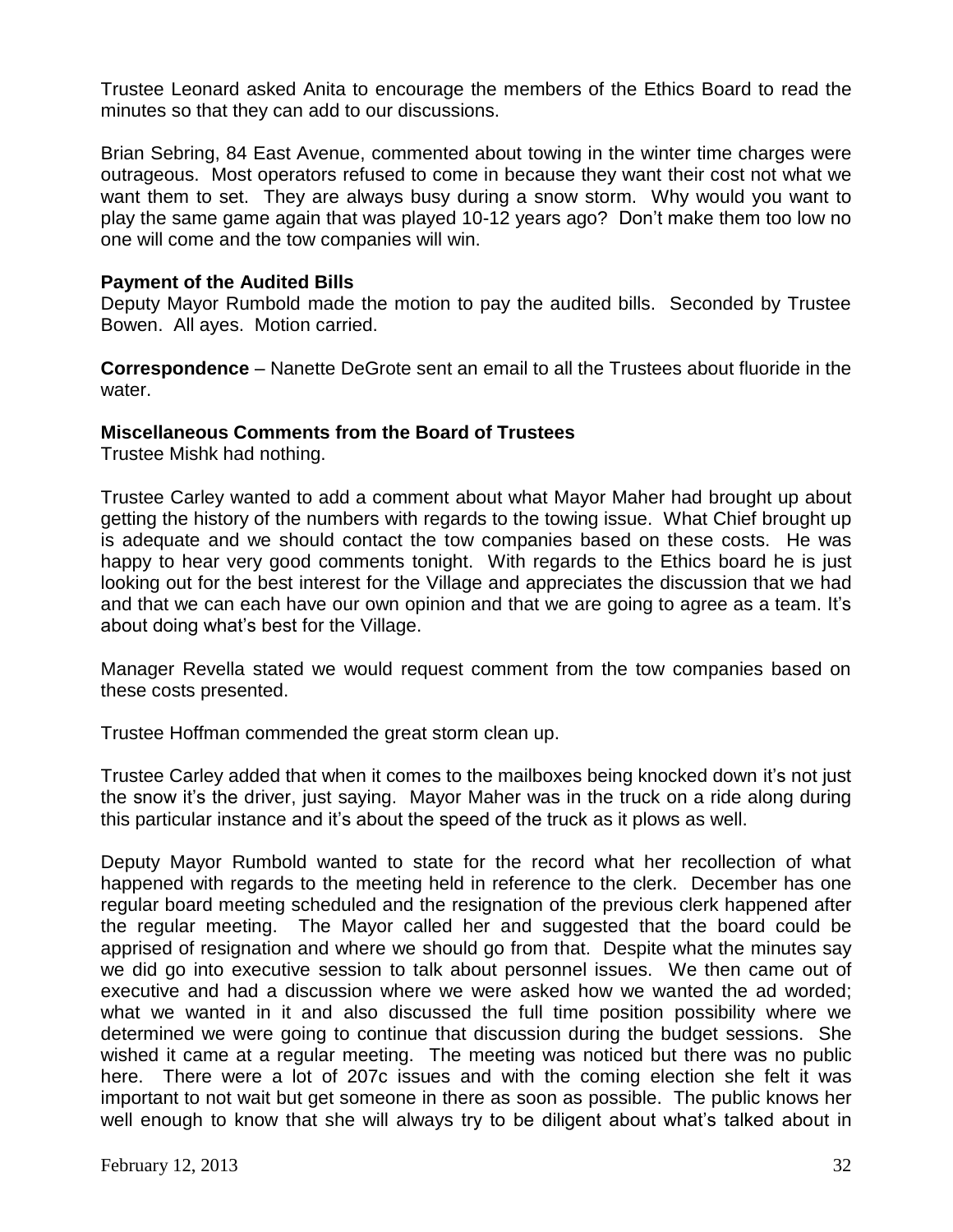executive session and what isn't. She may make mistakes but this was not a mistake. The Mayor called the meeting and it was her suggestion to have that discussion.

Trustee Bowen thanked Jessica Metzger for her great suggestion about the skate park. He would like to see us jumping on board with that while the weather is snowing and think about moving it completely down there. With regards to the code of conduct memo, he feels that needs to go out immediately and have everyone sign off immediately which will start us off on the right foot as far as the ethics code goes if it hasn't been done already.

Trustee Leonard asked about the website update stating that the postings were out of date when he looked at them.

Manager Revella replied that whatever is finished is done and posted.

Trustee Leonard commended Officer Conklin who did a one man speeding ticket on South Montgomery Street, not just a warning. He was happy to see him there and it may be hard to believe but there was someone caught at 45 MPH going out of the Village and the average speed coming in is 37 MPH. He wishes there was more of it because the day after it was stopped speeding was right back up there.

Deputy Mayor Rumbold asked about speed humps where the fireman's statue is; fireman's triangle. She asked why we pile snow when we are plowing there. She had to pull half way out to Orchard Street in order to see. Is there anywhere else to put it?

Manager Revella stated not really.

Deputy Mayor Rumbold stated that it was there for a long time and is a hazard; can we think about another place to put it?

Manager Revella replied yes.

Trustee Leonard commented to Willie that the Governor put funding for full time Pre K in this year's budget so watch it at the school board level. Full day of 5 hours provides benefits that carry over into adulthood and extend right out so thank you. He has a book about the State of the State address and will bring it for everyone to look at as it has a lot of information in it.

Mayor Maher thanked everyone and congratulated Jerry on his appointment. He knows he will be a great addition to the board. Looking forward to moving forward as a team and excited as a team for 2 more years.

Deputy Mayor Rumbold commented that when she was a young girl one of her biggest thoughts was to one day be the only woman surrounded by a bunch of men but that this was not exactly what she had in mind.

February 12, 2013  $\frac{33}{3}$ Mayor Maher commented that calling a special meeting is not ideal but things don't happen like that sometimes. They made the decision together and thought it would be a better idea to hold the meeting. Deputy Mayor Rumbold and he basically discuss just about everything together and they felt it was appropriate to hold that meeting. It's as good as it can be and we rely on the public to keep us honest and working hard.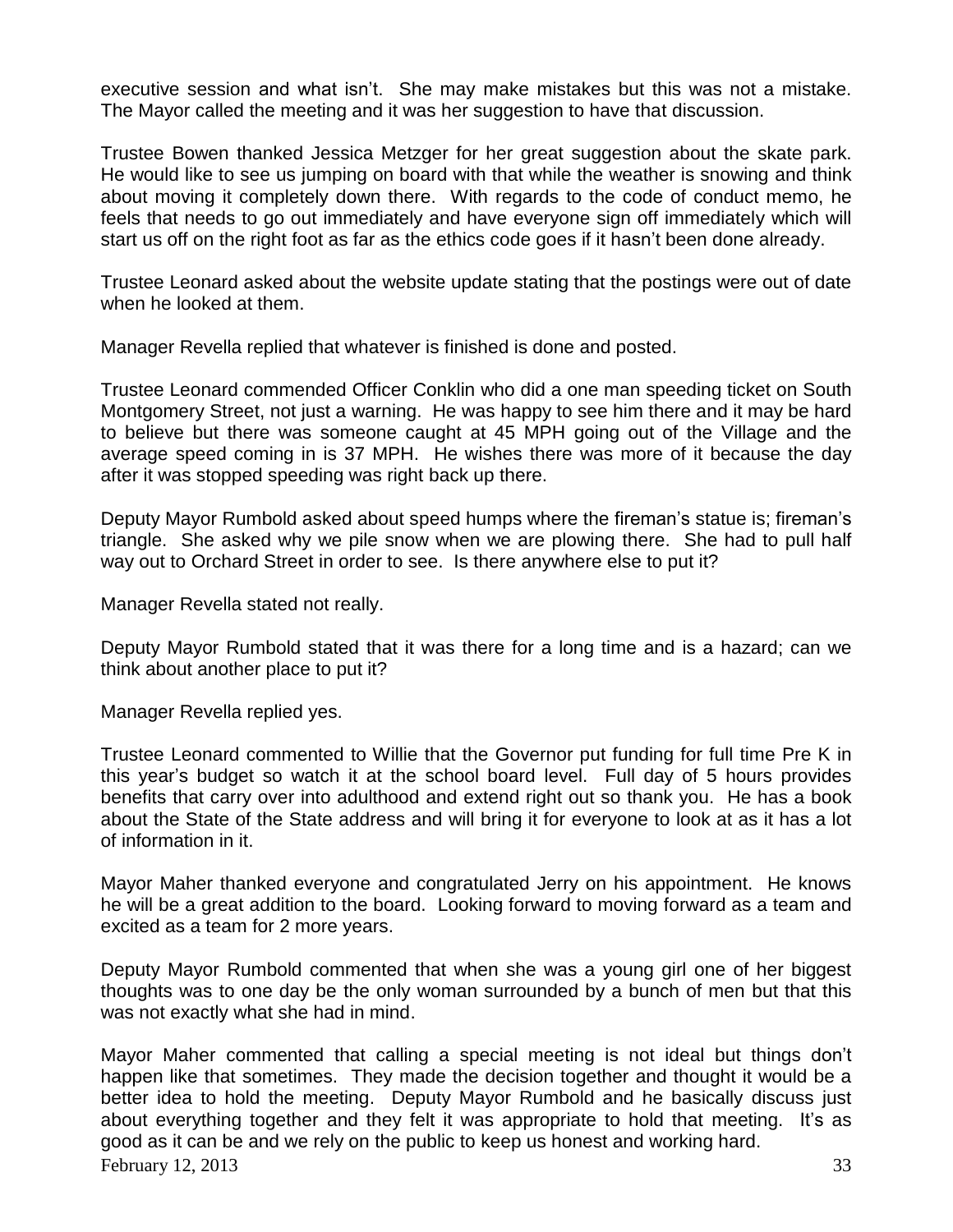# **Executive Session – Personnel, Consultants, Finance Department, Property Purchase, CSEA Negotiation, and PBA Negotiation**

Deputy Mayor Rumbold moved to go into Executive Session to discuss Personnel, Consultants, Finance Department, Property Purchase, CSEA Negotiation, and PBA Negotiation. Seconded by Trustee Carley. All ayes. Motion carried.

## **Reconvene**

Deputy Mayor Rumbold moved to reconvene the regular meeting. Seconded by Trustee Carley. All ayes. Motion carried.

### **Adjournment**

Trustee Bowen moved to adjourn. Seconded by Trustee Carley. All ayes. Meeting adjourned.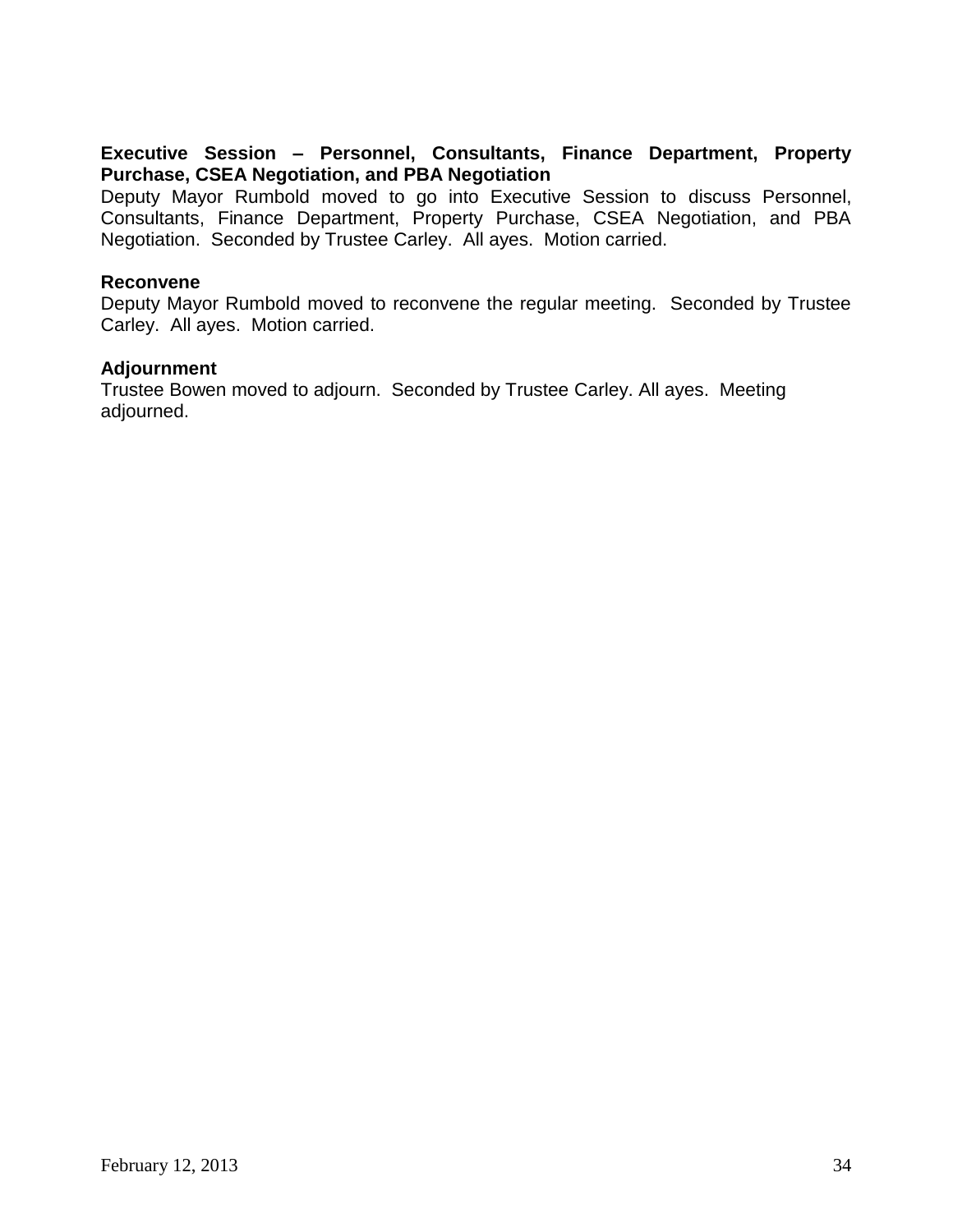## **Village of Walden Board of Trustees Regular Meeting February 12, 2013 Motions & Resolutions**

## **Public Hearing - Comprehensive Plan**

Deputy Mayor Rumbold made the motion to close the Public Hearing on the Introductory Local Law I-1-2013 Garbage. Seconded by Trustee Leonard. All ayes. Motion carried.

### **135 Orange Avenue –Property Maintenance**

Deputy Mayor Rumbold made a motion to set a public hearing date for February 26, 2013 at 6:30pm or as soon as possible after that time for 135 Orange Avenue. Seconded by Trustee Hoffman. All ayes. Motion passed.

#### **Resolution 28-12-13: Comprehensive Plan**

Trustee Leonard made a motion to accept Resolution No. 28-12-13 adopting the SEQR Finding Statement with respect to the adoption of the Village of Walden Comprehensive Plan. Motion seconded by Trustee Carley. 6 ayes, 1 Nay, (Deputy Mayor Rumbold), 0 abstentions. Resolution is Approved.

#### **Commercial Garbage Pick up**

Trustee Bowen made a motion to authorize Village Manager Revella to sign the contract for commercial and residential pick up with IWS. Seconded by Trustee Mishk. 5 ayes, 2 nays (Trustee Hoffman & Deputy Mayor Rumbold), 0 abstentions. Motion carried.

#### **Adoption of Local Law I-1-2013 Village Code Sec. 247-9 and Sec. 247-13**

Trustee Bowen made a motion to accept the Local Law I-1-2013 amending Chapter 247 of the Code of the Village of Walden entitled "Solid Waste" to accommodate Villagewide commercial solid waste pickup and disposal as well as amend other sections to bring the law into parity with modern solid waste pickup and disposal methods. Seconded by Trustee Leonard. All Ayes. Resolution to adopt Local Law I-1-2013 passed.

#### **Surplus of Truck #10, F350 Pickup**

Trustee Hoffman made a motion to Surplus Truck #10, F350 pickup for a minimum price of \$1,500. Seconded by Trustee Leonard. All Ayes. The motion passed.

### **Surplus of Car #1, Ford Explorer**

Deputy Mayor Rumbold made the motion to Surplus Car #1, Ford Explorer for a minimum of \$1,000. Seconded by Trustee Carley. All Ayes. The Motion passed.

#### **Proclamation for Arbor Day – May 9, 2013 at 10:30am**

Trustee Bowen made the motion to Proclaim May 9, 2013 at 10:30am as Arbor Day with a rain date of May 16, 2013. Seconded by Deputy Mayor Rumbold. All Ayes. Motion Passed.